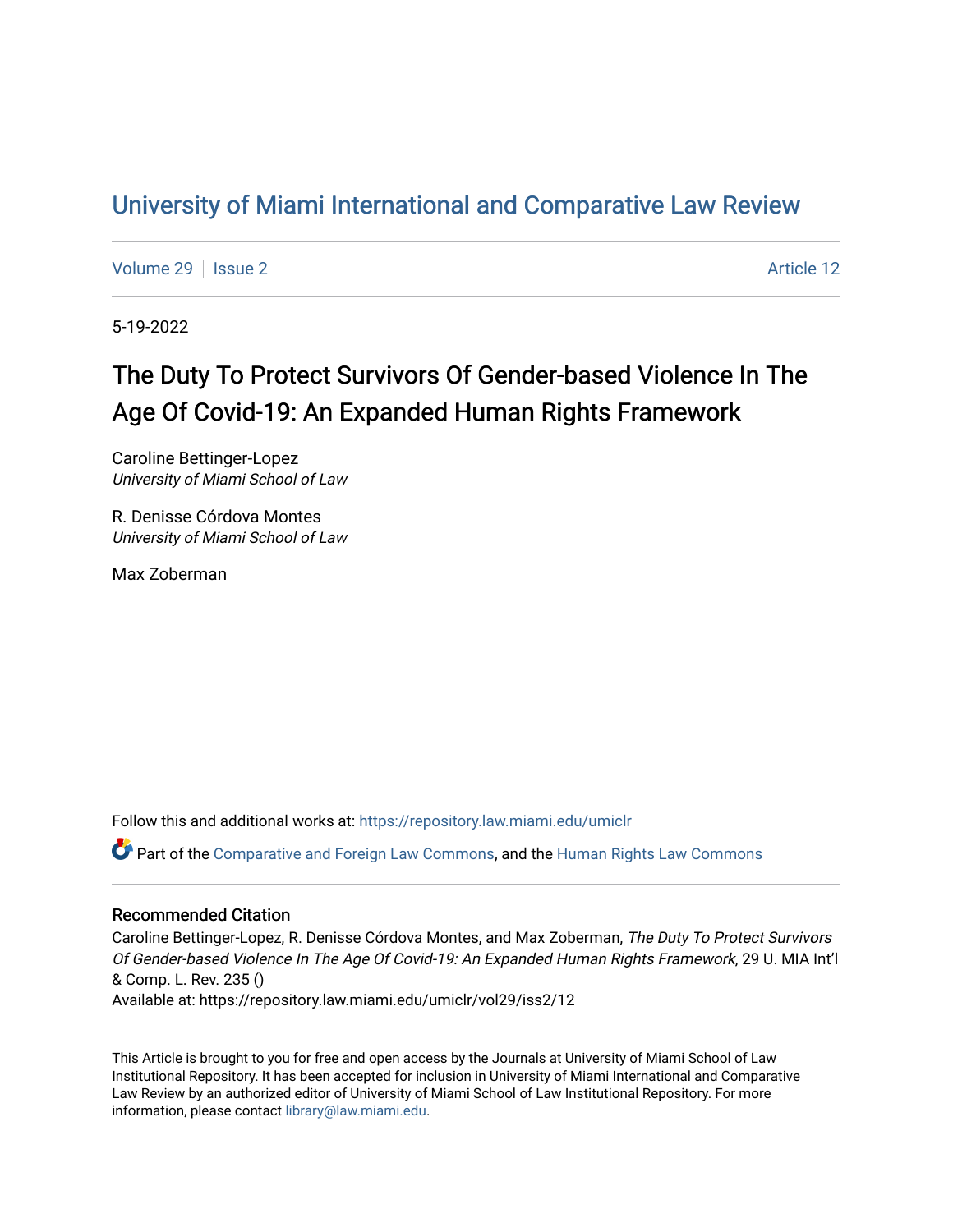## **THE DUTY TO PROTECT SURVIVORS OF GENDER-BASED VIOLENCE IN THE AGE OF COVID-19: AN EXPANDED HUMAN RIGHTS FRAMEWORK**

#### *Caroline Bettinger-Lopez, R. Denisse Córdova Montes & Max Zoberman\**

Many commentators have referred to domestic violence and other forms of gender-based violence (GBV) in the age of COVID-19 as a "double pandemic." Based on results of a mixed-methods study on the impact of the COVID-19 pandemic on GBV in South Florida, conducted by the Human Rights Clinic of the University of Miami School of Law, in close collaboration with community-based organizations, <sup>1</sup> this article offers a proposal for an expanded normative human rights framework to address domestic violence and other forms of GBV. The local study sought to elucidate the pathways that link pandemics such as COVID-19 and GBV, highlight linkages with other social and economic factors, seek greater clarity on the conditions and systems that actually lead to safety, and inform intervention and response options. Study results show just how underfunded and unprepared service providers have been to respond to victims' needs and priorities during this pandemic.<sup>2</sup> This article's human rights analysis and recommendations offer approaches that respond to the most affected communities' needs and priorities and insist on improved policy and government responses during the current crisis and its aftermath.

This study built off the fact-finding work of our Human Rights Clinic's COURAGE in Policing Initiative (COURAGE = Community

<sup>\*</sup> The following individuals contributed to the research and writing of this report, under the super-vision of Professors Caroline Bettinger-López and Denisse Cordova Montes, Ahjané Billingsley, Amanda Suarez, Ryan Tahiri, Jendayi London, Alexis Schad, Jamila Flomo, Renu Nargund, and Aleeza Shah.

<sup>&</sup>lt;sup>1</sup> The authors are grateful for the participation and input of community partners and stakeholders like [WeCount!,](https://www.we-count.org/) [The Domestic Violence and Sexual Assault Council of](https://www.dvsacac.org/)  [Greater Miami](https://www.dvsacac.org/) (DVSAC), [Cities for CEDAW,](http://citiesforcedaw.org/about-cedaw/) and [Women, United in Justice,](http://mujerfla.org/)  [Education, and Reform \(MUJER\).](http://mujerfla.org/)

<sup>&</sup>lt;sup>2</sup> The authors co-published key recommendations from this study in an opinion piece. *Domestic-violence service providers need help as reports of abuse surge during Covid-19*, MIAMI HERALD (Feb. 3, 2022), https://www.miamiherald.com/opinion/oped/article258011243.html.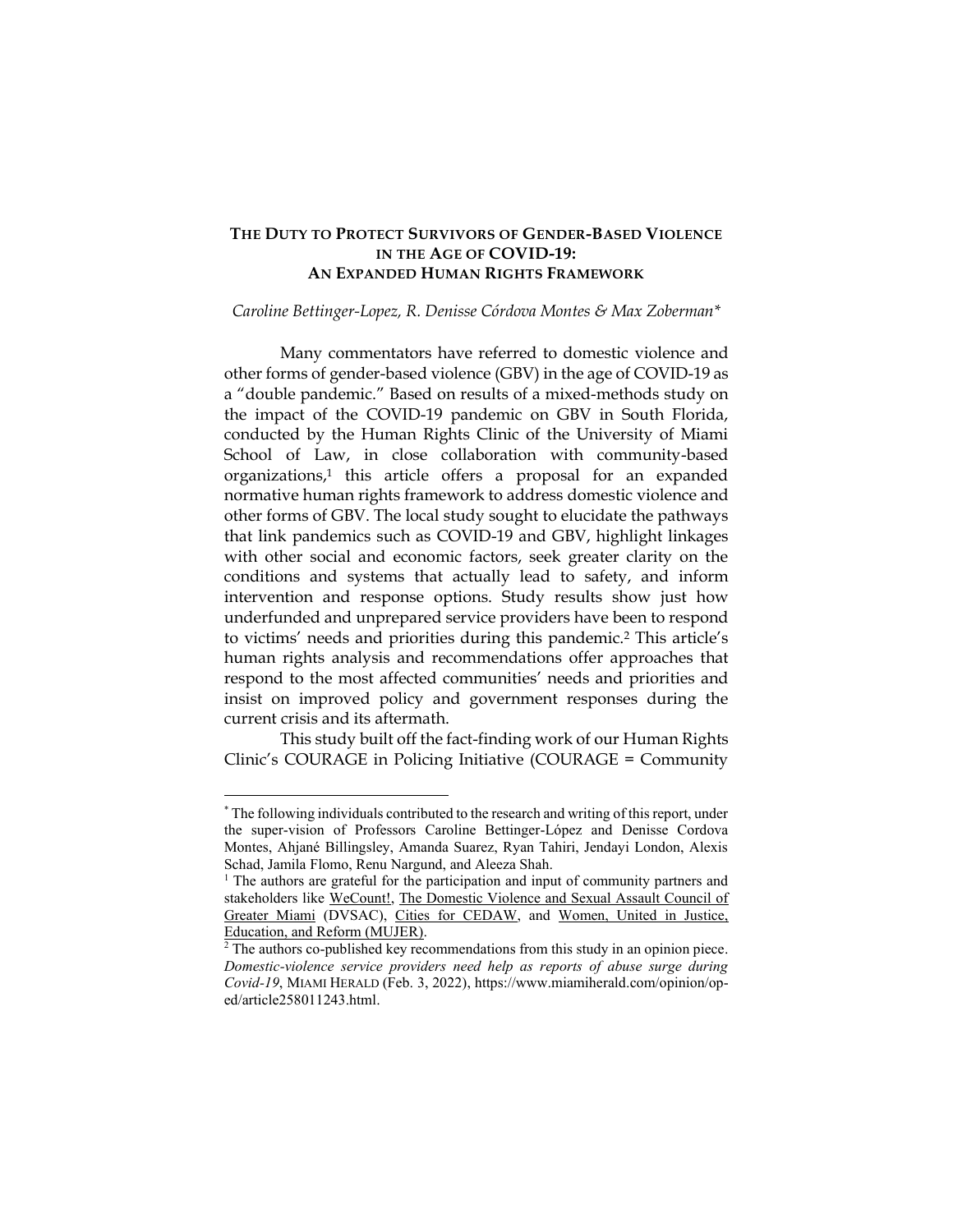Oriented and United Responses to Address Gender Violence and Equality), which works with community-based organizations, police departments, and GBV experts locally, nationally, and globally on improving law enforcement responses to GBV. The project aims to increase access to safety and justice for all survivors, with a particular focus on black and brown women, immigrant women, disabled women, indigenous women, LGBTQI individuals, and other underserved populations. In collaboration with partners, the project is developing surveys, model policies, trainings, supervision protocols, reports, online resources, and systems of accountability for improving law enforcement responses to GBV, including research and tools specific to the COVID-19 context. But as the national dialogue transitioned away from law enforcement-centric solutions, and of course, as the pandemic set in in March 2020, the COURAGE project transitioned into a new iteration, which focused on a series of new research questions, namely: **(1) How has the COVID pandemic impacted the service providers that interact with GBV survivors in South Florida?; (2) How have service providers responded to the new challenges?; and (3) What are the evolving needs of survivors and service providers throughout the pandemic?** The ultimate goal of our research was to produce a series of recommendations that could be implemented across Miami-Dade County and nationwide, to address pressing immediate needs and to better prepare for future public health or other massive crises.

Below, we first discuss the "double pandemic" phenomenon of increased domestic violence and other forms of GBV in times of COVID-19. Next, we explore the intersectional impact of the COVID-19 pandemic in the United States, as it relates to GBV survivors of color and from culturally-specific or underserved communities. Then, we offer a synopsis of our study results, and propose an expanded normative framework that broadens our understanding of how GBV survivors should be protected under international human rights law as well as domestic law. Finally, this article offers policy recommendations.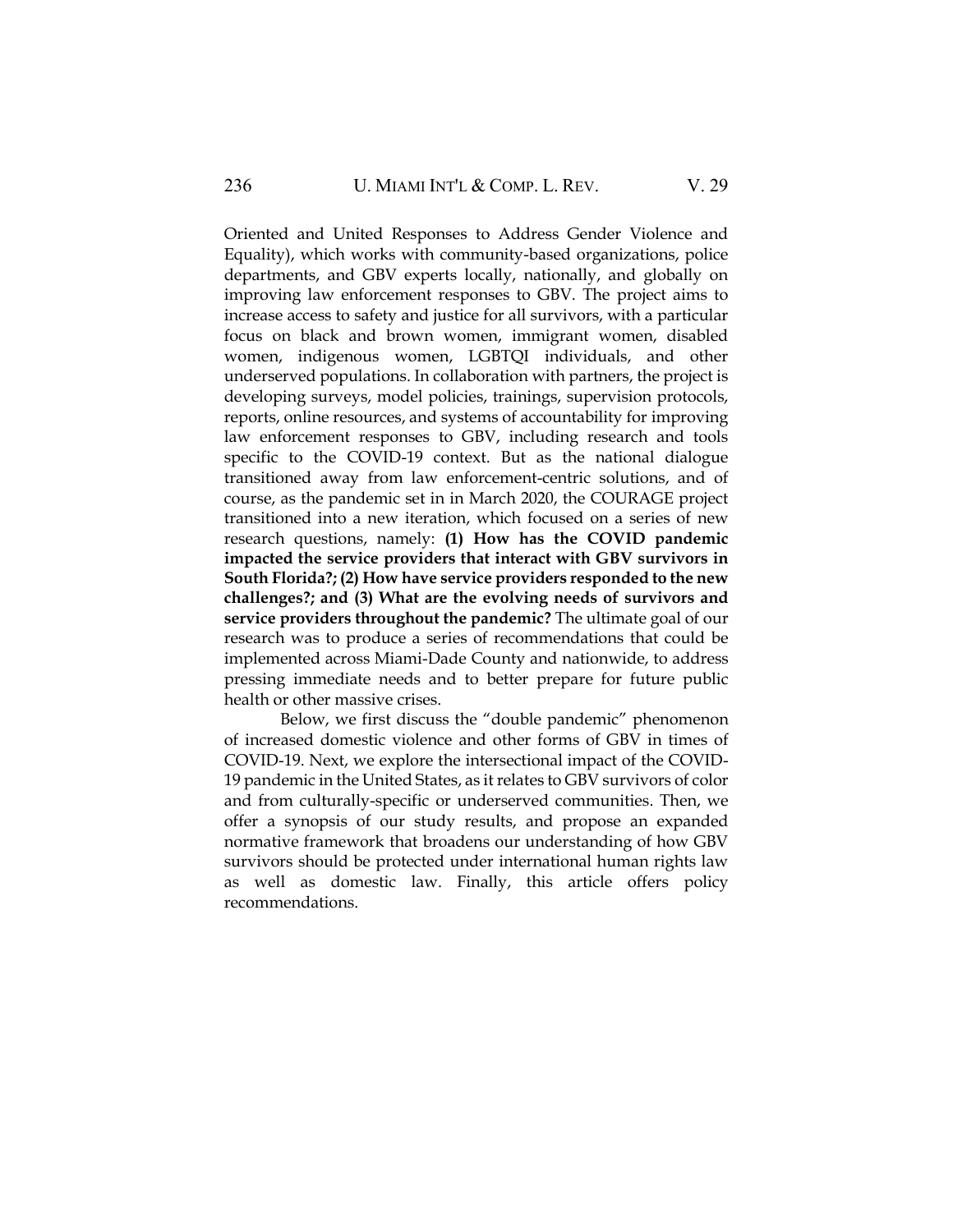## I. INTRODUCTION

Across the globe, billions of people heard a singular message from their governments in 2020 and 2021: stay home to protect yourself and others from the COVID-19 virus. Yet for domestic violence victims—the vast majority of whom are women and children—home is often a very dangerous place.<sup>3</sup>

Worldwide, rates of domestic violence exploded following lockdowns associated with the COVID-19 pandemic. Domestic violence in times of COVID-19 has been characterized as a "ticking time bomb," or a perfect storm, and reports from around the world support this characterization.<sup>4</sup> The UN Secretary General found that **calls to helplines increased five-fold in some countries** as rates of reported intimate partner violence increased because of the COVID-19 pandemic. <sup>5</sup> In China, police officers in the city of Jingzhou received three times as many domestic violence calls in February 2020 as in the same time in 2019.<sup>6</sup> In Latin American countries such as Mexico and Brazil, a spike in calls to hotlines in the first two months following lockdown suggested an increase in domestic abuse.<sup>7</sup> An analysis<sup>8</sup> by

<sup>8</sup> *Covid-19: Gendered Impacts of the Pandemic in Palestine and Implications for Policy and Programming*, U.N. Women (Apr. 2020), https://www2.unwomen.org/-

<sup>&</sup>lt;sup>3</sup> This section focuses primarily on domestic violence, the form of GBV that has been most covered as it concerns the COVID-19 pandemic. Many of the themes and phenomena discussed here concerning the inaccessibility of services and other protections to domestic violence survivors also apply to survivors of sexual assault, stalking, human trafficking, and other forms of GBV.

<sup>4</sup> Caroline Bettinger-Lopez & Alexandra Bro, *A Double Pandemic: Domestic Violence in the Age of COVID-19*, Council on Foreign Relations (May 13, 2020, 12:55 PM EST), https://www.cfr.org/in-brief/double-pandemic-domesticviolence-age-covid-19.

<sup>5</sup> UN General Assembly, *Intensification of efforts to eliminate all forms of violence against women: Report of the Secretary-General (2020)*, U.N. Women (July 30, 2020), https://www.unwomen.org/en/digital-library/publications/2020/07/a-75-274-s g-report-ending-violence-against-women-and-girls.

<sup>6</sup> Zhang Wanqing, *Domestic Violence Cases Surge during Covid-19 Epidemic*, Sixth Tone (Mar. 2, 2020), https://www.sixthtone.com/news/1005253/domestic-violencecases-surge-during-covid-19-epidemic.

<sup>7</sup> Lucila Sigal, et al., *'Another Pandemic': In Latin America, Domestic Abuse Rises amid Lockdown*, REUTERS (Apr. 27, 2020, 8:03 AM), https://www.reuters.com/article /us-health-coronavirus-latam-domesticviol/another-pandemic-in-latin-america-dom estic-abuse-rises-amid-lockdown-idUSKCN2291JS.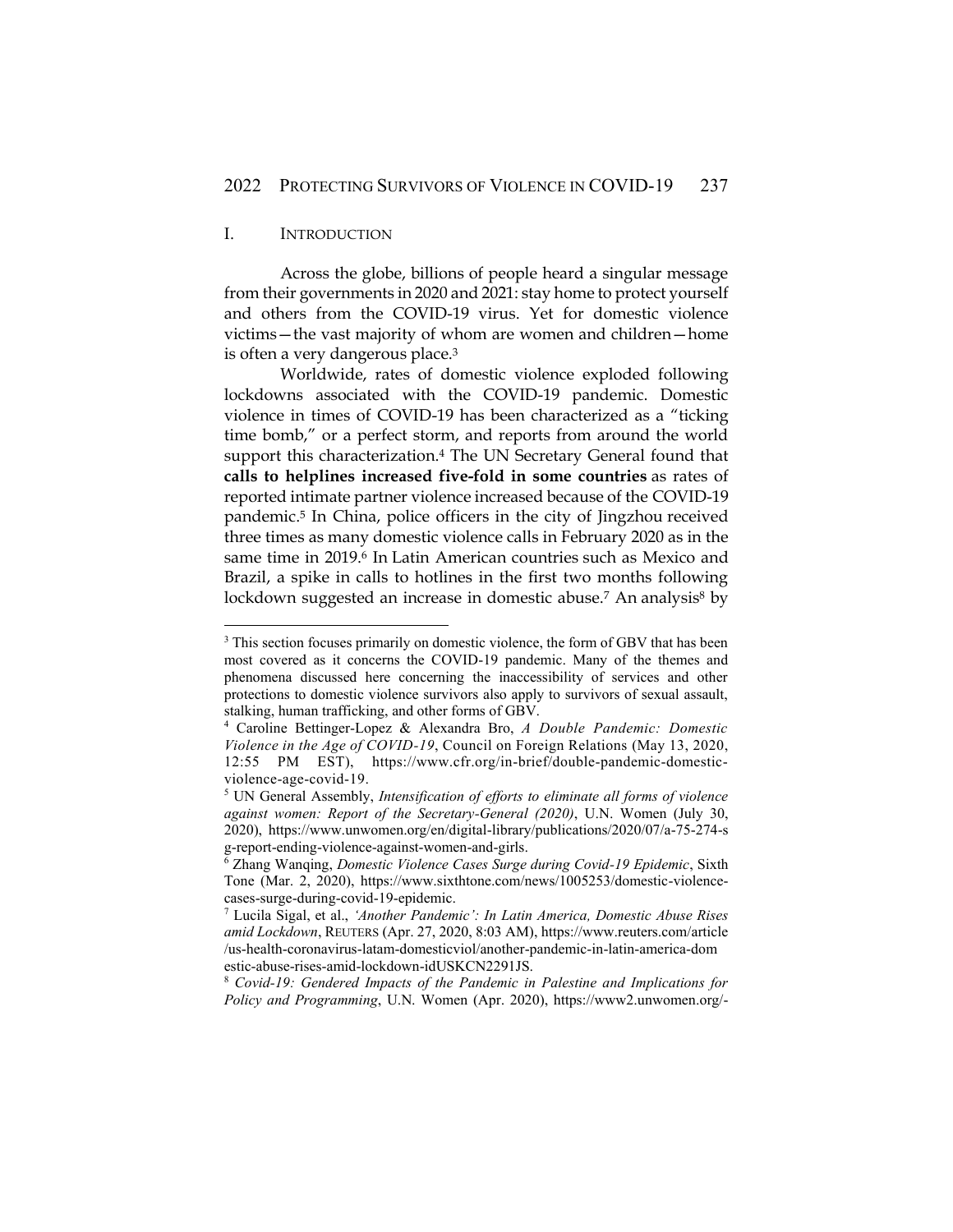UN Women of the gendered impacts of COVID-19 in the Palestinian territories in early 2020 found an increase in gender-based violence, and warned that the pandemic would likely disproportionately affect women, exacerbate preexisting gendered risks and vulnerabilities, and widen inequalities.<sup>9</sup> According to one nationwide study, domestic violence incidents in the United States rose by approximately 8.1% during pandemic lockdowns.<sup>10</sup> Other high- and middle-income countries, such as Australia, France, Germany, and South Africa, also reported significant increases in reports of domestic violence since the COVID-19 outbreak. Meanwhile, a drop in formal complaints in countries such as Chile and Bolivia was likely due to movement restrictions and the inability or hesitance of women to seek help or report through official channels, according to the United Nations and local prosecutors.<sup>11</sup>

Since the initial waves of the pandemic, the empirical picture of COVID-19's impact on domestic violence worldwide has come into only sharper focus. Recent retrospective and cross-sectional analyses have revealed that in at least 22 states in the United States, lockdown orders were responsible for an average 5% increase in domestic violence in the period from March 13 to May 24, 2020, when shelter-inplace orders were most robust. <sup>12</sup> The first systematic review and metaanalysis of empirical studies on the subject, conducted between December 2020 and January 2021, confirmed this result worldwide, with the aggregate results of eighteen studies and thirty-seven reliable estimates reporting a modest to significant increase in domestic

<sup>/</sup>media/field%20office%20palestine/attachments/publications/2020/4/covid%2019% 20-%20un%20women%20rapid%20gender%20analysis.pdf?la=en&vs=4626.

<sup>9</sup> *Press Release: Covid-19 Risks Creating and Exacerbating Women's Vulne-rabilities and Gender Inequalities in Palestine, warns UN Women*, U.N. Women Palestine (May 6, 2020), https://palestine.unwomen.org/en/news-and-events/stories/2019/3/rapidgender-analysis.

<sup>10</sup> Alex R. Piquero, et al., *Domestic violence during the COVID-19 pandemic - Evidence from a systematic review and meta-analysis*, 74 J. CRIM. JUSTICE (2021), https://www.sciencedirect.com/science/article/abs/pii/S004723522100026X.

<sup>11</sup> *Covid-19 and ending violence against women and girls*, U.N. Women (2020), https://www.unwomen.org/en/digital-library/publications/2020/04/issue-brief-covid-19-and-ending-violence-against-women-and-girls.

<sup>12</sup> Lin-Chi Hsu & Alexander Henke, *Covid-10, staying at home, and domestic violence*, 19 REV. ECON. HOUSEHOLD 145–155 (2021), https://doi.org/10.1007/s11 150-020-09526-7.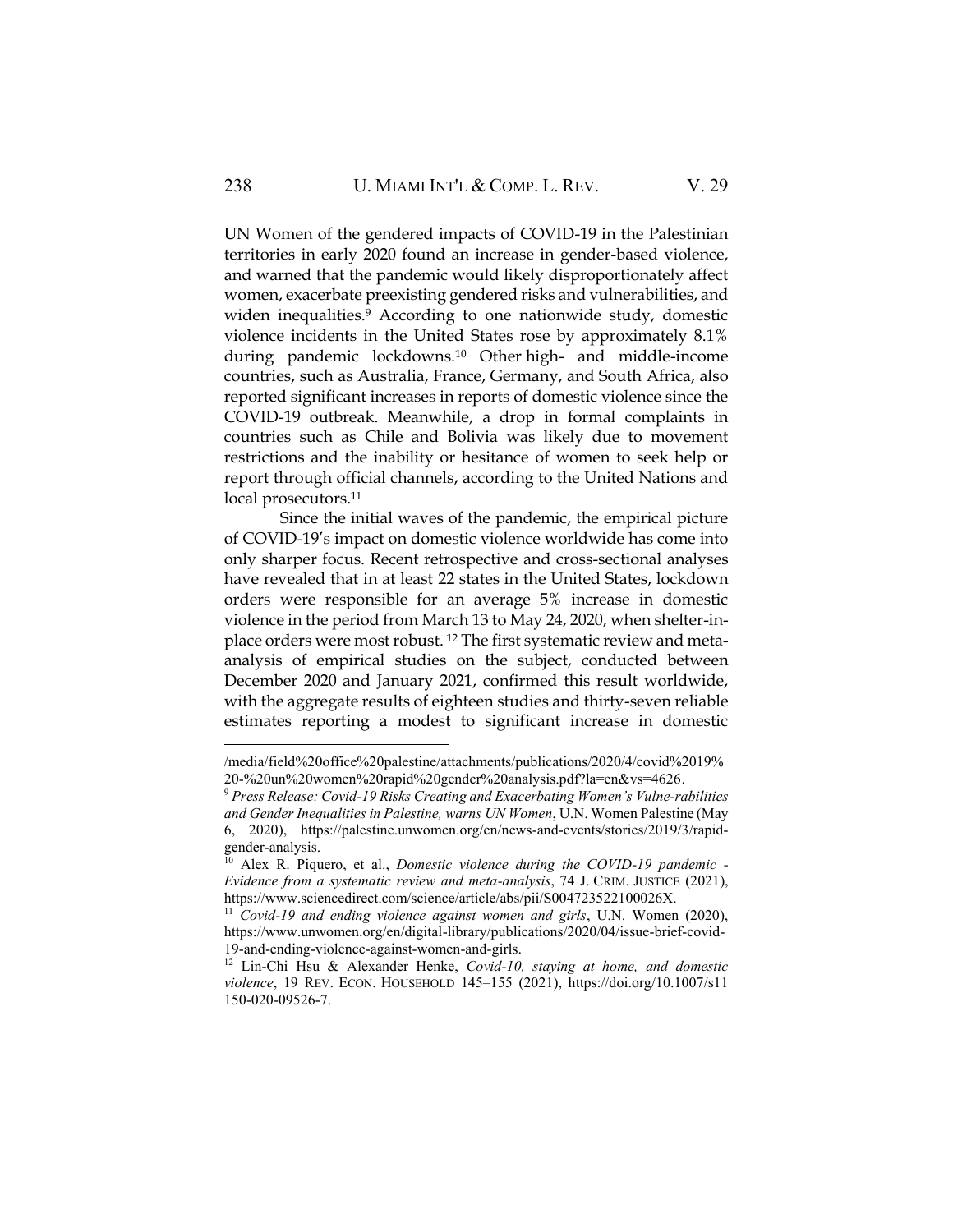violence incidents between pre and post-lockdown periods of 2020 worldwide, with even more statistically significant results when the sample was limited to the United States.<sup>13</sup> In Miami-Dade County, one study identified some evidence of spikes in domestic violence, but more generally no transient nor consistent change in the overall number of domestic violence incidents.<sup>14</sup> This particular finding may be due, in part, to the fact that this study had a larger follow-up window, post-lockdown, than earlier studies were able to include, and therefore, some of the observation window includes a substantial number of months post-lockdown.

Domestic violence was a global pandemic long before the COVID-19 outbreak. According to data collected by UN Women prior to the outbreak of the COVID-19 pandemic, 243 million women and girls (aged 15-49) across the world are subjected each year to an "invisible pandemic": sexual, physical, psychological, and economic violence by an intimate partner. Put a different way, one in three women has experienced physical or sexual violence at some point in her life.<sup>15</sup> LGBTQ+ individuals experience similarly high levels of violence.<sup>16</sup>

Since the beginning of the COVID-19 pandemic, however, rising numbers of sick people, ascending unemployment, increased anxiety and financial stress, and a scarcity of community resources have set the stage for this domestic violence crisis.<sup>17</sup> Many victims have found themselves isolated in unsafe homes, cut off from friends and family networks that may have been previously available to them, and unable to escape violence or to access essential services and resources

<sup>13</sup> Piquero, *supra* note 11.

<sup>14</sup> Alex R. Piquero, Nicole Leeper Piquero & Justin Kurland, *A case study of domestic violence arrests during the COVID-19 pandemic in Miami-Dade County*, Victims & Offenders 16.8 (2021): 1077-1088.

<sup>15</sup> *The World's Women 2015*, U.N., https://unstats.un.org/unsd/gender/downloads/Ch6 \_VaW\_info.pdf.

<sup>16</sup> *Discrimination and violence against individuals based on their sexual orientation and gender identity*, U.N. General Assembly (May 4, 2015), [https://www.un.org/en/](https://www.un.org/en/ga/search/view_doc.asp?symbol=A/HRC/29/23) [ga/search/view\\_doc.asp?symbol=A/HRC/29/23.](https://www.un.org/en/ga/search/view_doc.asp?symbol=A/HRC/29/23)

<sup>17</sup> Melissa Healy, *Domestic violence rose during lockdown — and injuries are dramatically more severe, study finds*, L.A. TIMES (Aug. 18, 2020, 5:00 AM), https://www.latimes.com/science/story/2020-08-18/intimate-partner-violence-spiked -80-after-pandemic-lockdown-began.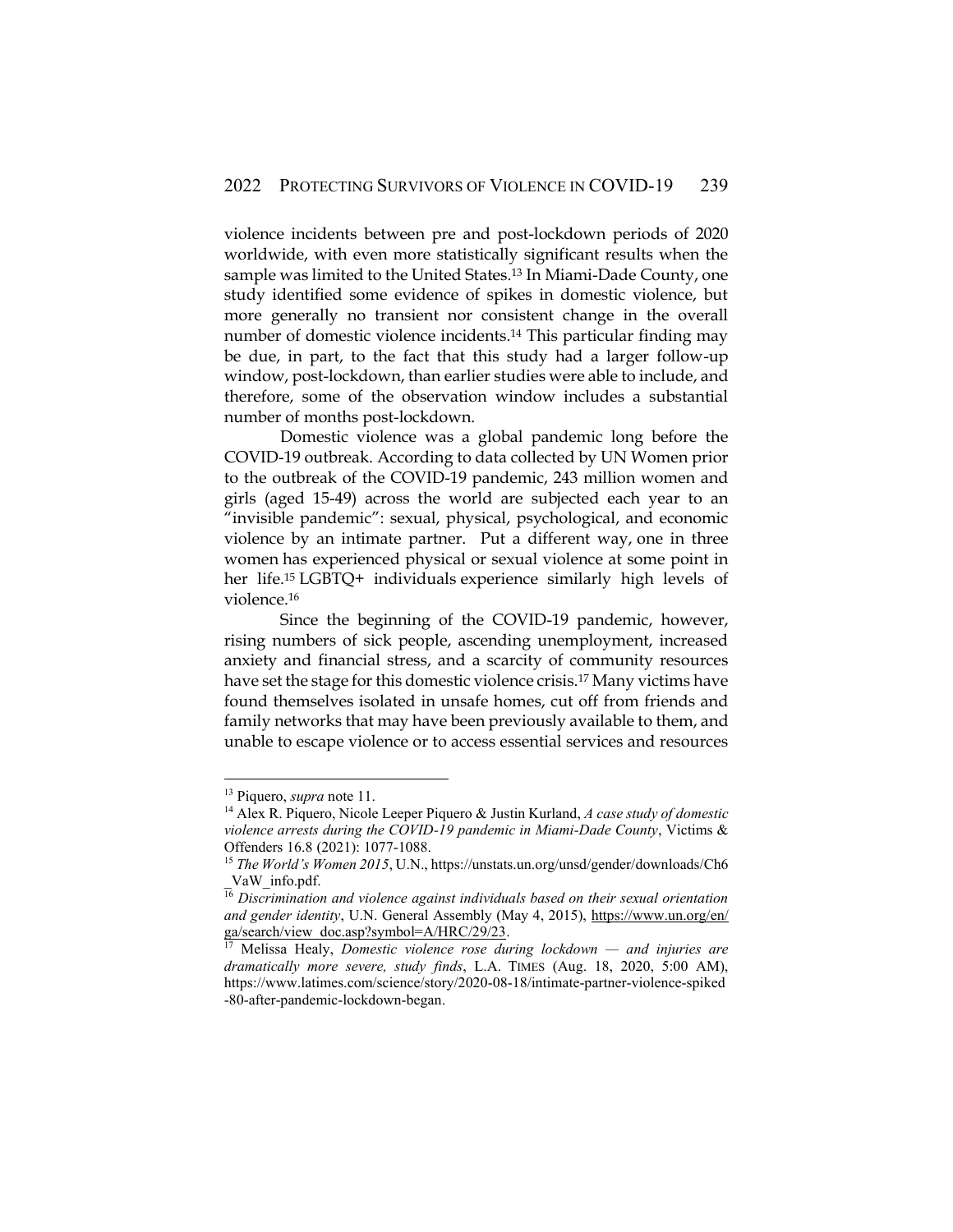including food, medical care, and mental health services. Many abusive partners have experienced heightened financial pressures and stress, increased consumption of alcohol and drugs, and purchased or horded guns as an emergency measure. Domestic violence organizations have been strained by financial hardships, new protocols, new demands from clients/constituents, and social distancing requirements for both staff and clients. Moreover, many victims have been understandably fearful that living in a shelter or seeking assistance means exposing oneself, and one's children, to the virus.

In the United States, legal protections for victims have been radically altered during the pandemic: courts have reduced working staff, rescheduled hearings and shifted to using technology like video calls and Zoom (which many victims (particularly the poor and elderly) do not have adequate technology or familiarity to access) in order to maintain social distance and limit exposure to the virus. Many court systems have extended civil, criminal, and temporary protection orders that were going to expire during national lockdowns as means of providing protection to survivors and their children. These challenges have especially affected survivors from marginalized communities (e.g. Black, Latinx, immigrant, LGBTQI+, low-income, differently-abled),<sup>18</sup> as well as community-based organizations that serve these communities. As the country emerges from the throes of the COVID pandemic, many of these systems and organizations are slowly returning to "normal," though, as this article illustrates, some aspects and modes of operation may be forever changed.

## II. THE INTERSECTIONAL IMPACT OF COVID IN THE UNITED STATES: A SNAPSHOT

Numerous studies of the gendered, racial, and economic impact of the COVID-19 pandemic have underscored how "inequities related to social determinants of health are magnified during a crisis

<sup>18</sup> *Women Face Rising Risk of Violence During Covid-19*, Human Rights Watch (July 3, 2020, 10:10 AM EDT), https://www.hrw.org/news/2020/07/03/women-face-risingrisk-violence-during-covid-19# ("reports of increases in gender-based violence mask a larger risk that women in the shadows or margins of society will suffer violence without remedy or reprieve if governments don't act quickly.").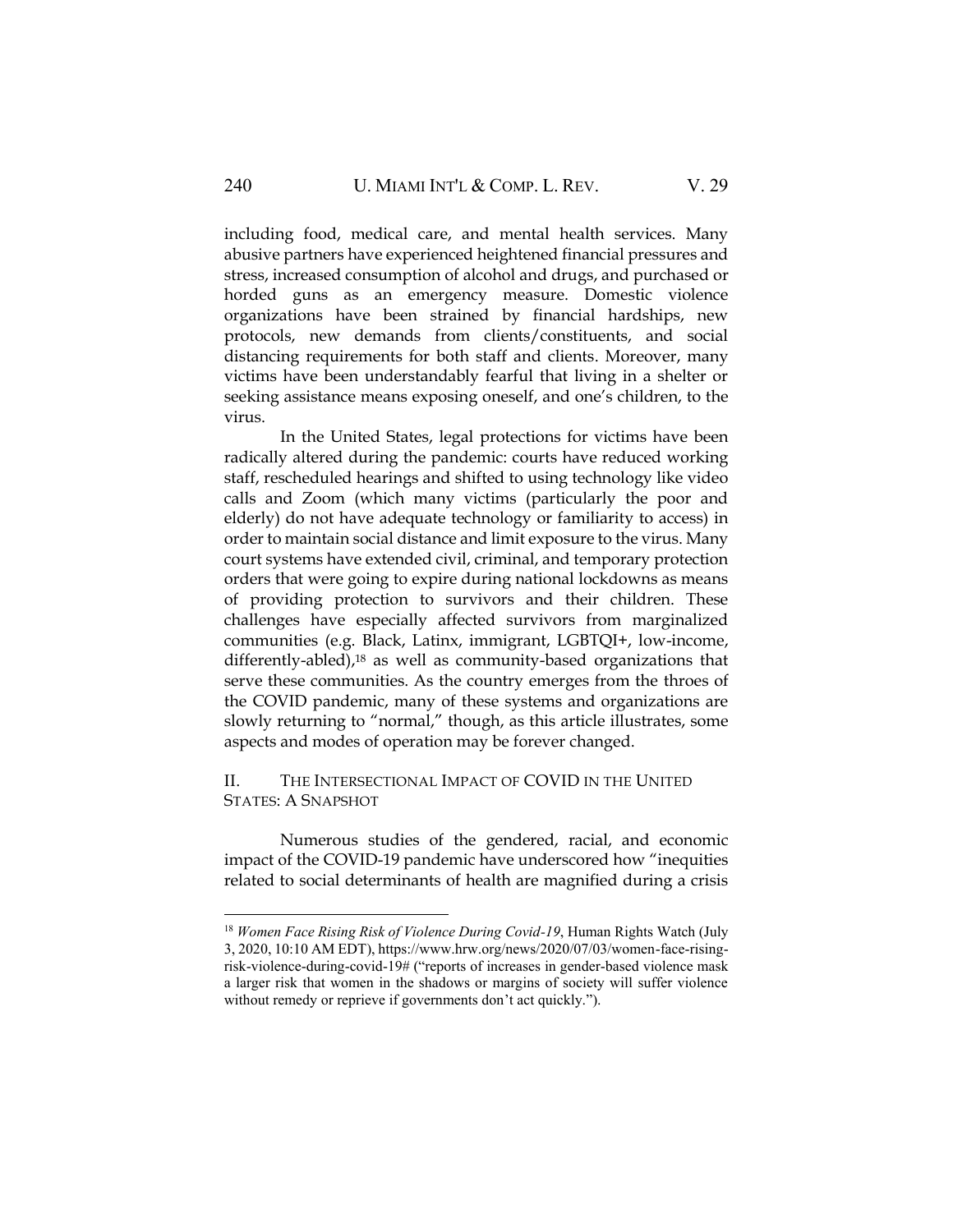and sheltering in place does not inflict equivalent hardship on all people."<sup>19</sup> Economic independence is considered one of the most critical factors in violence prevention, and COVID-19 exacerbated already-disparate rates of unemployment for women of color, immigrants, and low-wage workers—contributing to an increased vulnerability to GBV.<sup>20</sup> Some data points highlight these stark realities in the United States. From February to May 2020, two million more women than men in the U.S. lost their jobs.<sup>21</sup> Since the beginning of COVID-19, unemployment increased 19% among immigrant workers compared to 12% among American-born workers.<sup>22</sup> Prior to the pandemic, migrant women workers worldwide experienced high levels of uncompensated overtime hours, few days off, and poor social protections. A report by the Centro de los Derechos del Migrante (CDM) indicates that 94% of migrant workers in the H-2A guestworker program surveyed just prior to the COVID-19 pandemic experienced violations of discrimination, sexual harassment, wage theft, and health and safety violations at the hands of their employers.<sup>23</sup> Indeed, in the U.S., as in the rest of the world, "COVID-19 exacerbates women migrant workers' increased risk of sexual and gender-based violence at all stages of migration, particularly migrant women with irregular migration status or sexual and gender minorities who are least likely to report violence due to discrimination or fear of arrest or deportation."<sup>24</sup>

<sup>19</sup> Megan L. Evans, M.D., et al., *A Pandemic within a Pandemic – Intimate Partner Violence During Covid-19*, N. ENGL. J MED. (Dec. 10, 2020), https://www.nejm.org/ doi/full/10.1056/NEJMp2024046.

<sup>20</sup> Rakesh Kochhar, *Hispanic women, immigrants, young adults, those with less education hit hardest by Covid-19 job losses*, Pew Research Center (June 9, 2020), https://www.pewresearch.org/fact-tank/2020/06/09/hispanic-women-immigrants-yo ung-adults-those-with-less-education-hit-hardest-by-covid-19-job-losses/.  $^{21}$  *Id.* 

<sup>22</sup> *Id.*

<sup>23</sup> Mary Bauer et al., *Ripe for Reform: Abuses of Agricultural Workers in the H-2A Visa Program*, Centro De Los Derechos Del Migrante, 17-8, (2020), https://cdmigra nte.org/wp-content/uploads/2020/04/Ripe-for-Reform.pdf.

<sup>24</sup> *Addressing the Impacts of The COVID-19 Pandemic On Women and Migrant Workers*, U.N. Women (2020), https://reliefweb.int/sites/reliefweb.int/files/resources /guidance-note-impacts-of-the-covid-19-pandemic-on-women-migrant-workers-en. pdf.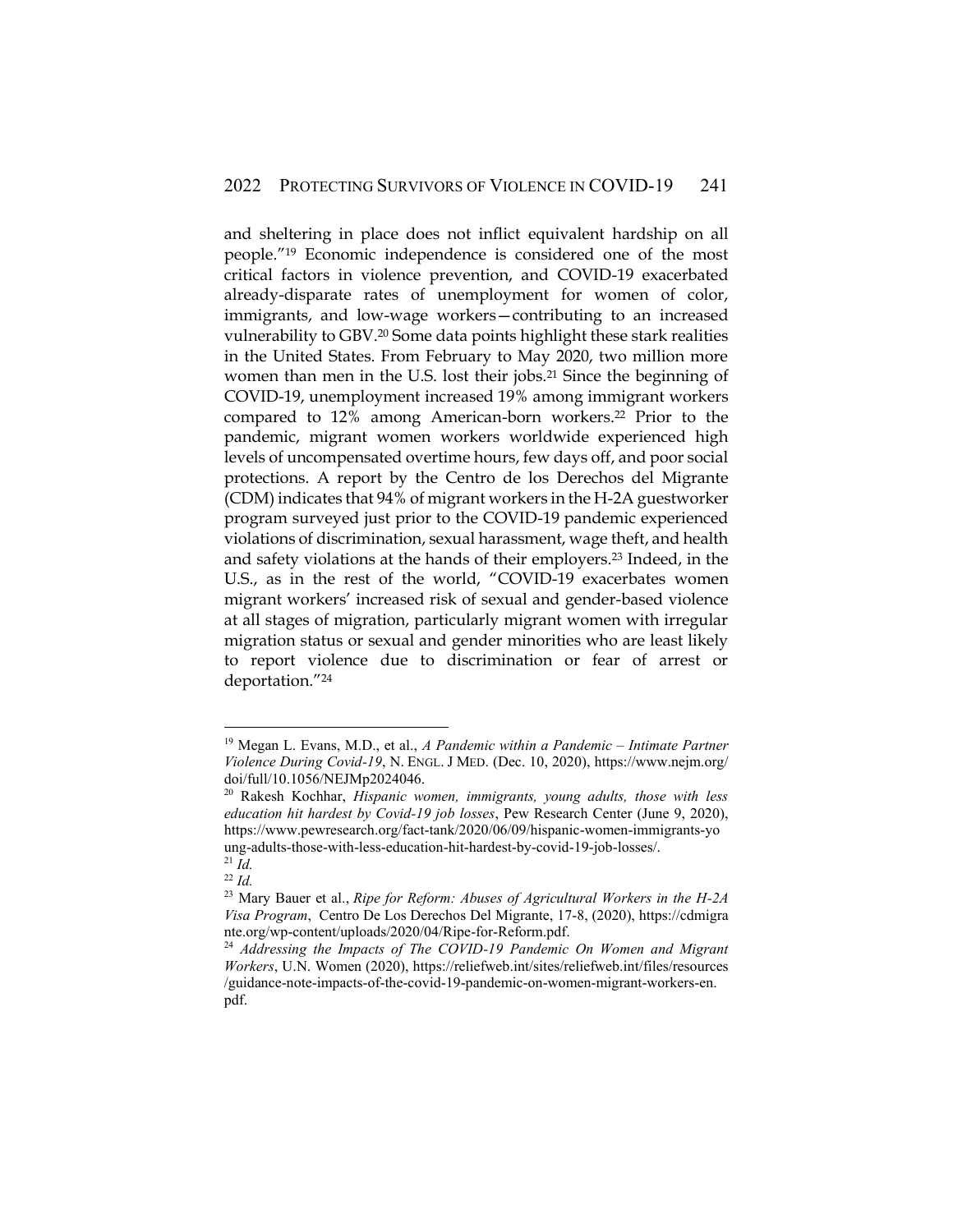Since the pandemic began, programs in the United States that serve survivors have seen increased and new demands for help regarding basic needs.<sup>25</sup> One survey disseminated to 600 programs in the United States by the National Alliance to End Sexual Violence found that 89% of these programs needed emergency stimulus funding to "provide support and emergency assistance to survivors."<sup>26</sup> In Washington D.C., for instance, the city's largest domestic violence crisis intervention agency reported that traffic on its response line doubled,<sup>27</sup> and in New York City, the city's domestic and sexual violence resource website reported a 250% increase in daily traffic on the website during the first month of the pandemic.<sup>28</sup> Similarly, in Miami-Dade County, as businesses and schools transitioned to remote work and learning in December 2020 through June 2021, searches like "report domestic violence" and "women's shelter with kids" grew steadily over time, according to the online safety firm Moonshot.<sup>29</sup> Other organizations have needed to adapt to other realities, especially for survivors who cannot seek resources due to privacy constraints. For example, Sakhi for South Asian Women saw a 76% decrease in the number of people calling its hotline following the start of the pandemic.<sup>30</sup> As described later in this article, organizational adaptation in COVID times is a key theme that emerged from our study.

Moreover, the concerns of survivors during the COVID-19 pandemic have been substantially focused on abuse that is specifically related to the pandemic. The National Domestic Violence Hotline's

<sup>25</sup> *Survivors of Domestic and Sexual Violence are at Heightened Risk Now, and Will Remain So Long After the Current Crisis*, Nat'l Task Force to End Domestic and Sexual Violence, http://www.4vawa.org/ntf-action-alerts-and-news/2020/4/16/survi vors-of-domestic-and-sexual-violence-are-at-heightened-risk-now-and-will-remainso-long-after-the-current-crisis (last visited Feb. 23, 2020).

<sup>26</sup> *Id.*

<sup>27</sup> *Id.*

<sup>28</sup> *Id.*

<sup>29</sup> *COVID-19 and Domestic Violence in Miami*, Moonshot, https://moonshotteam.com /wp-content/uploads/2021/09/Moonshot-COVID-19-DV-Miami.pdf.

<sup>30</sup> Yelena Dzhanova, *NY Domestic Violence Programs See Client Numbers Decline As Coronavirus Traps Survivors at Home*, CNBC (Mar. 31, 2020), https://www.cnbc. com/2020/03/31/new-york-coronavirus-domestic-violence-programs-see-decline-asdisease-spreads.html.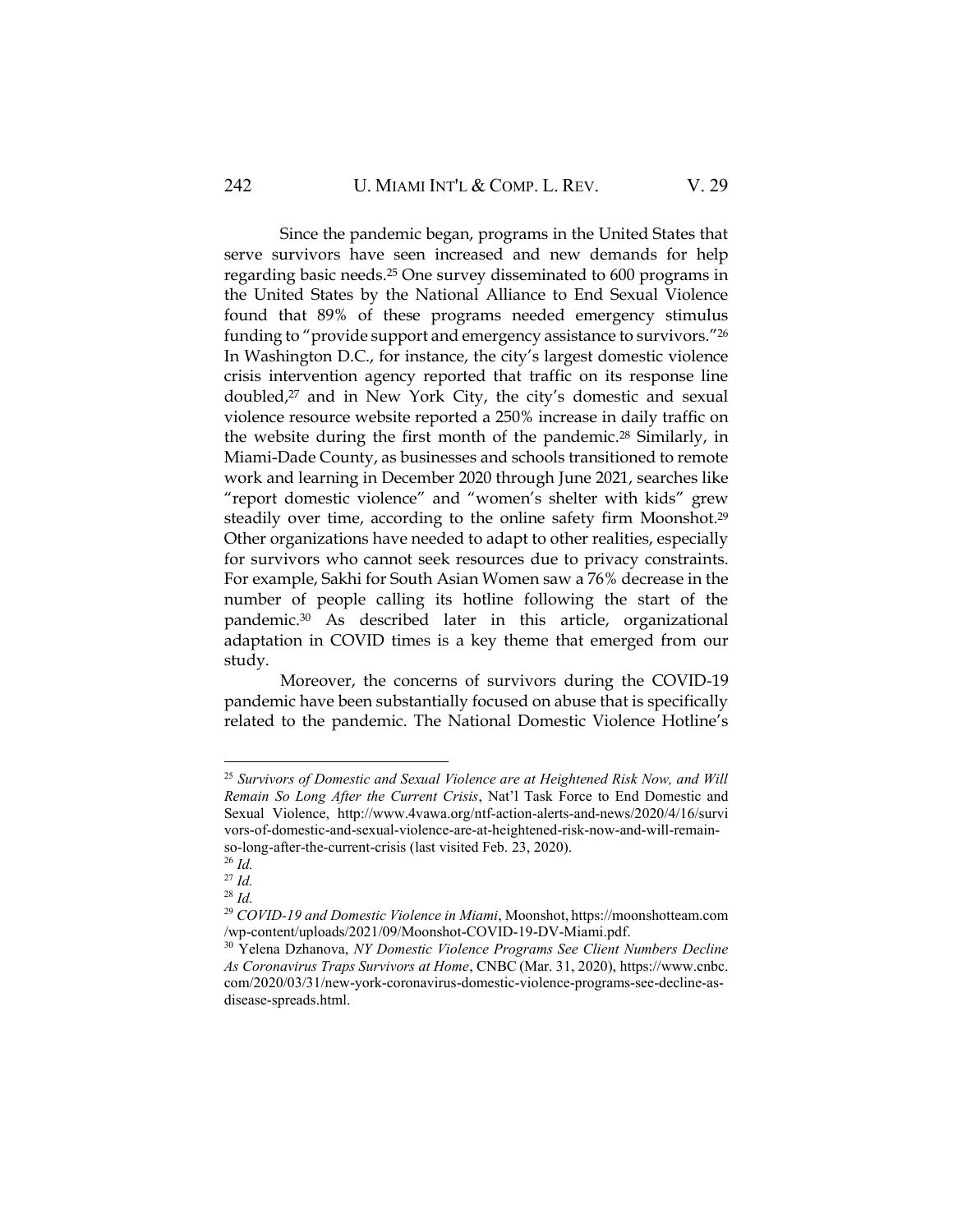"call, chat and text volume remains in the average 1,800-2,000 per day range" but survivors calling or texting in communicated that they were afraid for their safety specifically due to COVID-19 concerns, and a fear that their abusers would leverage COVID-19 "to further isolate, coerce, or increase fear in the relationship."<sup>31</sup> In fact, COVID-19 has been such a concern for survivors that the National Domestic Violence Hotline reported that "between March 10 and March 26, [2020] [it] had 1,216 contacts who . . . mentioned COVID-19."

Some U.S. states have taken active efforts to ensure survivors have access to resources by increasing funding for and availability of basic needs, but survivors still struggle to find safety due to various barriers. For example, the governments of California, Illinois, and New Hampshire responded to DV shelters' lack of funding and capacity by reallocating resources to ensure sufficient funding during the pandemic and undertaking various efforts, such as increasing funding to service providers and offering accommodations and transportation to domestic violence survivors at no cost.<sup>32</sup> Chrysalis, a non-profit organization in Arizona that provides support to domestic violence survivors, has reported that their shelters are at maximum capacity, and, like many other service providers nationwide, has been offering therapy services through video conferencing.<sup>33</sup> An increase in technological services can still be a barrier, however, because not all victims have regular access to technology, making it more difficult for them to engage with service providers.

Moreover, many survivors have left or avoided shelters out of fear that these locations could be hotbeds for the spread of COVID-19. In New York, reports have indicated that some survivors left shelters to return home to their abusers, out of fear of contracting COVID-19.<sup>34</sup> This trend has been seen in shelters in New Orleans and New Jersey,

<sup>31</sup> *Id.*

<sup>32</sup> Robin Bleiweis & Osub Ahmed, *Ensuring Domestic Violence Survivors' Safety*, Ctr. for Am. Progress (Aug. 10, 2020), https://www.americanprogress.org/article/ ensuring-domestic-violence-survivors-safety/.

<sup>33</sup> Kim Quintero, *Help for Arizona domestic violence victims during COVID-19 stayat-home order*, Arizona's Fam. (Apr. 6, 2020), https://www.azfamily.com/news/conti nuing\_coverage/coronavirus\_coverage/resources/help-for-arizona-domestic-vio lence-victims-during-covid-19-stay-at-home-order/article\_f4d95252-7800-11ea-a1f6

<sup>-9</sup>f36bd2ec0fe.html.

<sup>34</sup> Dzhanova, *supra* note 31.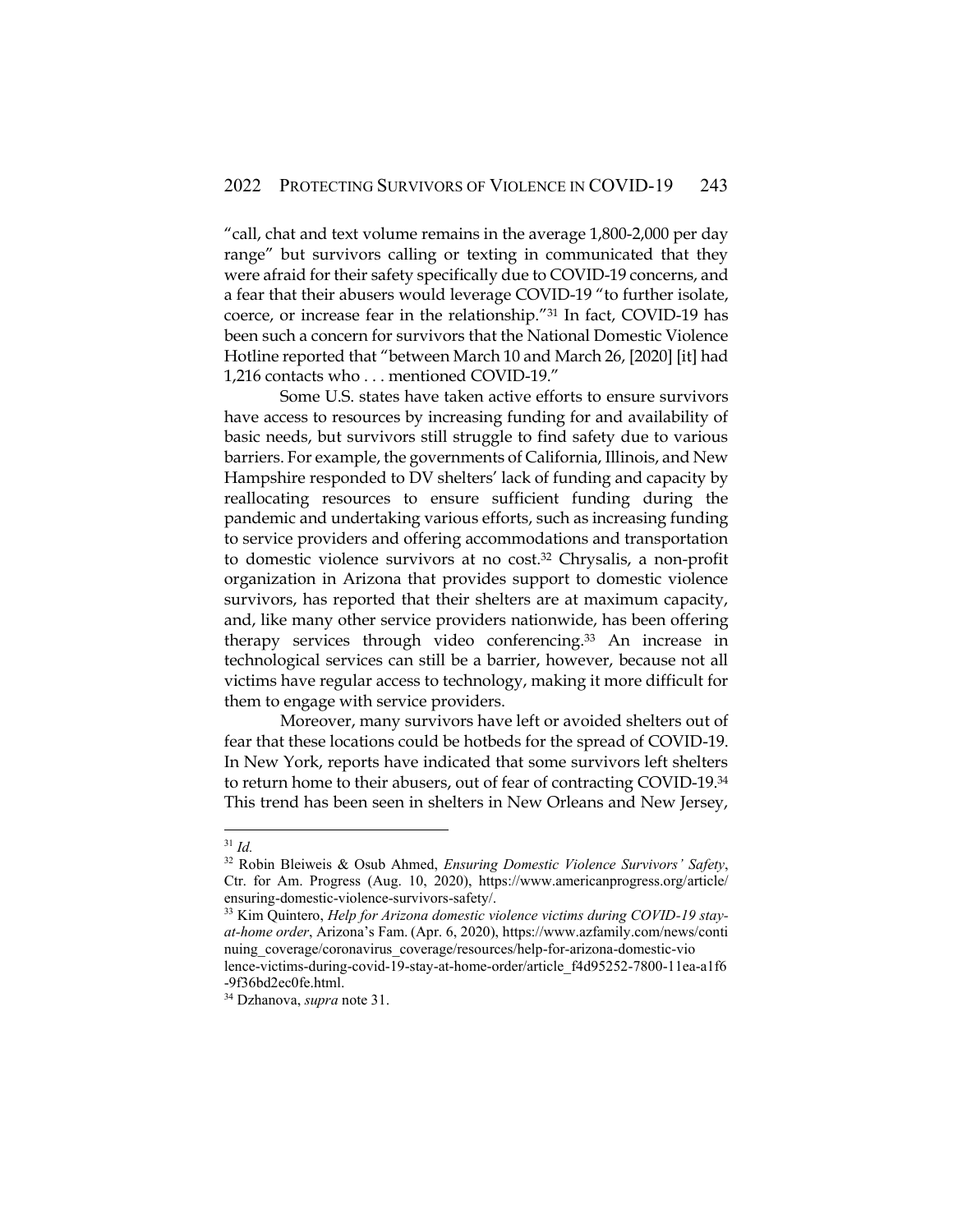with reports indicating that the decreased use of shelters is due to fear of contracting COVID-19 and not because there is less of an actual need than what previously existed.<sup>35</sup>

III. COURAGE IN COVID-19: AN EMPIRICAL STUDY TO BETTER UNDERSTAND THE EFFECTS OF COVID-19 ON GBV SURVIVORS AND SERVICE PROVIDERS IN SOUTH FLORIDA

This section elaborates on the results of a mixed-methods study on the impact of the COVID-19 pandemic on GBV in South Florida service providers conducted by the Human Rights Clinic University of Miami School of Law, in close collaboration with community-based organizations.<sup>36</sup> This study included 69 service providers and consisted of a crowdsourcing database, in-depth interviews, a focus group discussion, and online surveys. The database provided an interactive platform to allow the study team and providers alike to understand how the provision of services shifted as well as how different community service providers collaborated with each other during the first months of the pandemic in the summer of 2020. The in-depth interviews and focus group were conducted through online video platforms in Spanish and English by two trained interviewers during the second half of 2020. The online surveys were administered anonymously during the same time period in 2020 and largely used the same language as the interviews. The results and analysis of the qualitative and quantitative information gathered from our study revealed that significant gaps in national, state, and local services and responses had made basic human needs, such as housing, health care, food, transportation, and technology, inaccessible for marginalized groups. Below, we describe how the lack of access to basic needs was exacerbated during the COVID-19 pandemic for GBV survivors from marginalized groups, causing service providers to have to adapt their provision of services.

<sup>35</sup> *Id.*

<sup>&</sup>lt;sup>36</sup> The authors are grateful for the participation and input of community partners and stakeholders like [WeCount!,](https://www.we-count.org/) The Domestic Violence and Sexual Assault Council of [Greater Miami](https://www.dvsacac.org/) (DVSAC), [Cities for CEDAW,](http://citiesforcedaw.org/about-cedaw/) and [Women, United in Justice,](http://mujerfla.org/)  [Education, and Reform \(MUJER\).](http://mujerfla.org/)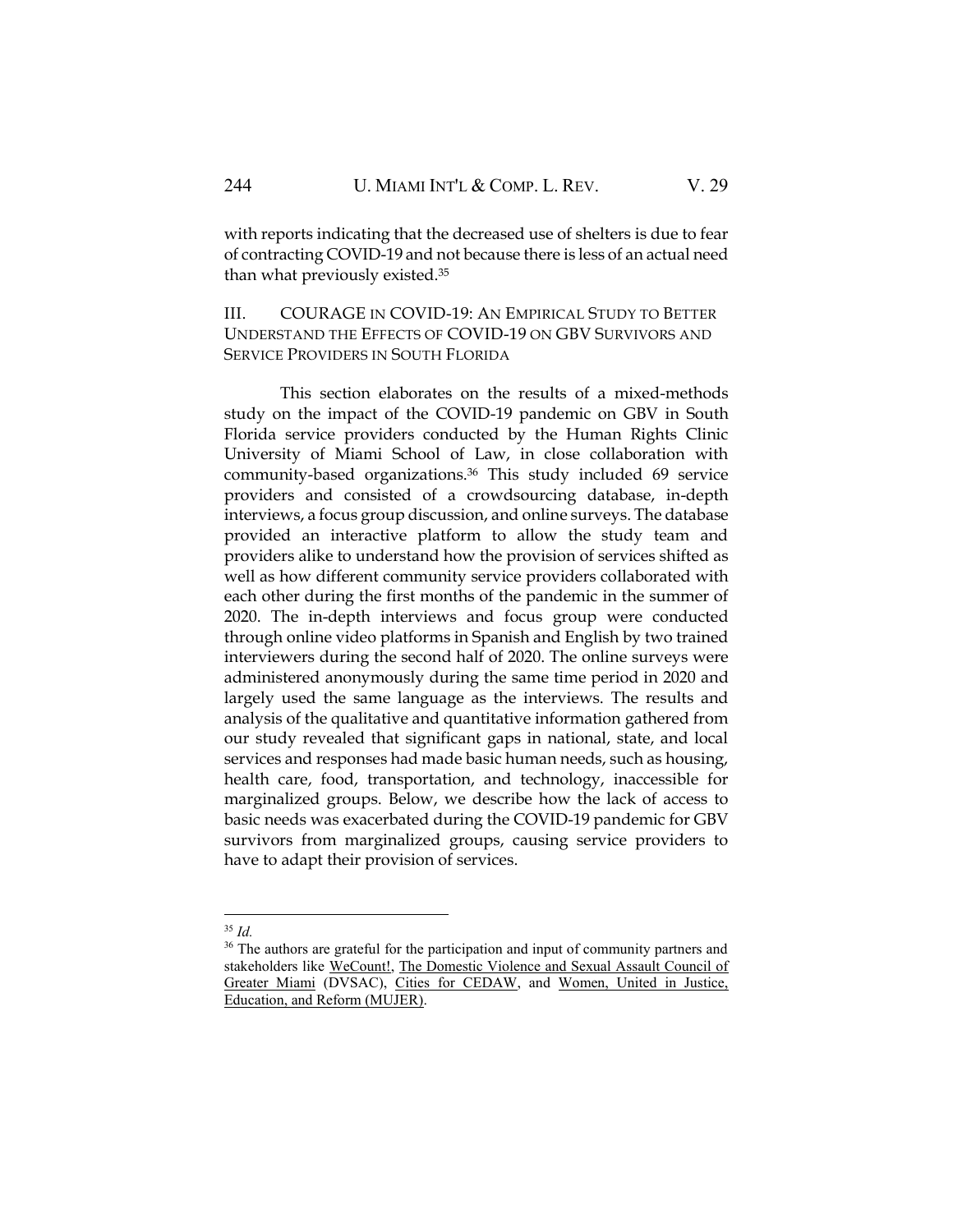A. Online Database Crowdsourcing, Interviews, and **Observations** 

## *1. Methodology*

One observation our team made at the outset of our study was that no centralized online database existed to offer real-time information to survivors and service providers about what governmental and civil society services were available during the pandemic, and in what format (online, telephonic, in person). This appeared to be a significant informational gap that could have real-life consequences for survivors or service providers who might rely on such information to make decisions about their safety and security.

Thus, between April and June 2020, the clinic team informally gathered information from service providers and criminal justice system actors in South Florida, to better understand and make public information about how services were shifting during the first few months of the pandemic. On the basis of phone interviews, email exchanges, and observations during community meetings, and with the permission of those involved, the clinic created a synchronously updated database. Participating organizations were subsequently invited to populate it with real-time information about their respective organizations. This database allowed the team to observe the shifting landscape of available services and facilitated coalition-building and interagency cooperation between service providers as they adapted to the shifting landscape in order to ensure adequate care for survivors.

Below, the team presents some core observations from the information collected in our fact-finding process.

## *2. Results and Analysis*

The preliminary information gathered from South Florida members of the criminal justice system and service providers indicated that there needed to be an expanded and cohesive effort to advance technological use and continuity in the justice system, to better serve survivors and victims. This information pointed to the shifting needs by service providers, given survivors' precarious economic security during the pandemic and service providers' infrastructural and financial inability to make the needed shifts.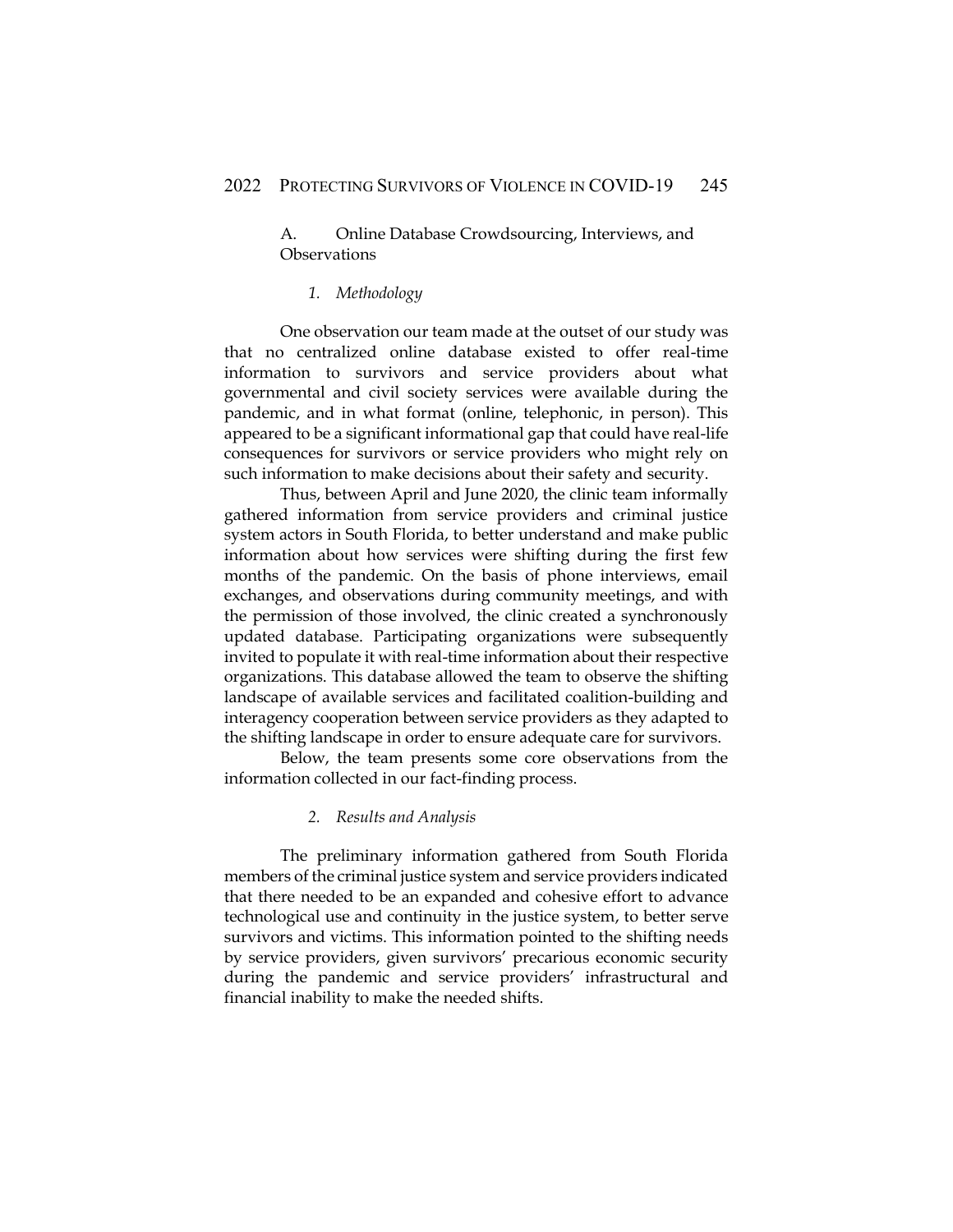## a. The Criminal Justice System Response to the Shifting Landscape

Study participants reported that the criminal justice system worked relatively well during the first few months of the pandemic. Participants indicated that access to justice was particularly advanced through technology. Changes in judicial procedure, such as telehearings, allowed for greater access to justice for victims. The barriers to entry for tele-hearings were low, victims did not have to worry about commuting, childcare, or taking time off work. Miami domestic violence criminal court staff reported that technology afforded victims increased access to the court. Court staff hoped to continue telehearings as an option after the pandemic. However, participants also noted that the prompt adjudication of cases was delayed by the use of technology. Tele-hearing platforms did not allow for expeditious hearings and the structure of judicial calendars pre-COVID proved impossible to replicate given that hearings via Zoom took longer because of technology-related access issues for some survivors and abusers. Study participants also indicated that during the pandemic, communication between criminal justice system actors needed to be strengthened.

## b. Infrastructural and Financial Inability to Pivot

Participant non-profit entities reported continuing to provide vital assistance to DV survivors ranging from mental health services to housing and legal assistance; however, many of them lacked the sophisticated processing systems, technological capabilities, and financial resources to provide quality remote services amidst COVID-19. In April, four non-profit service providers said one of their greatest challenges during COVID-19 was the lack of financial means to provide remote services.<sup>37</sup> One non-profit that provides legal services to immigrant survivors of sex crimes and other violent crimes, said they had to purchase additional equipment such as scanners and printers to support the transition to remote services.<sup>38</sup> Additionally,

<sup>&</sup>lt;sup>37</sup> Zoom & Telephone Interviews by U. Mia. Sch. L. Hum. Rts. Clinic with Miami service providers between April and December 2020. <sup>38</sup> *Id.*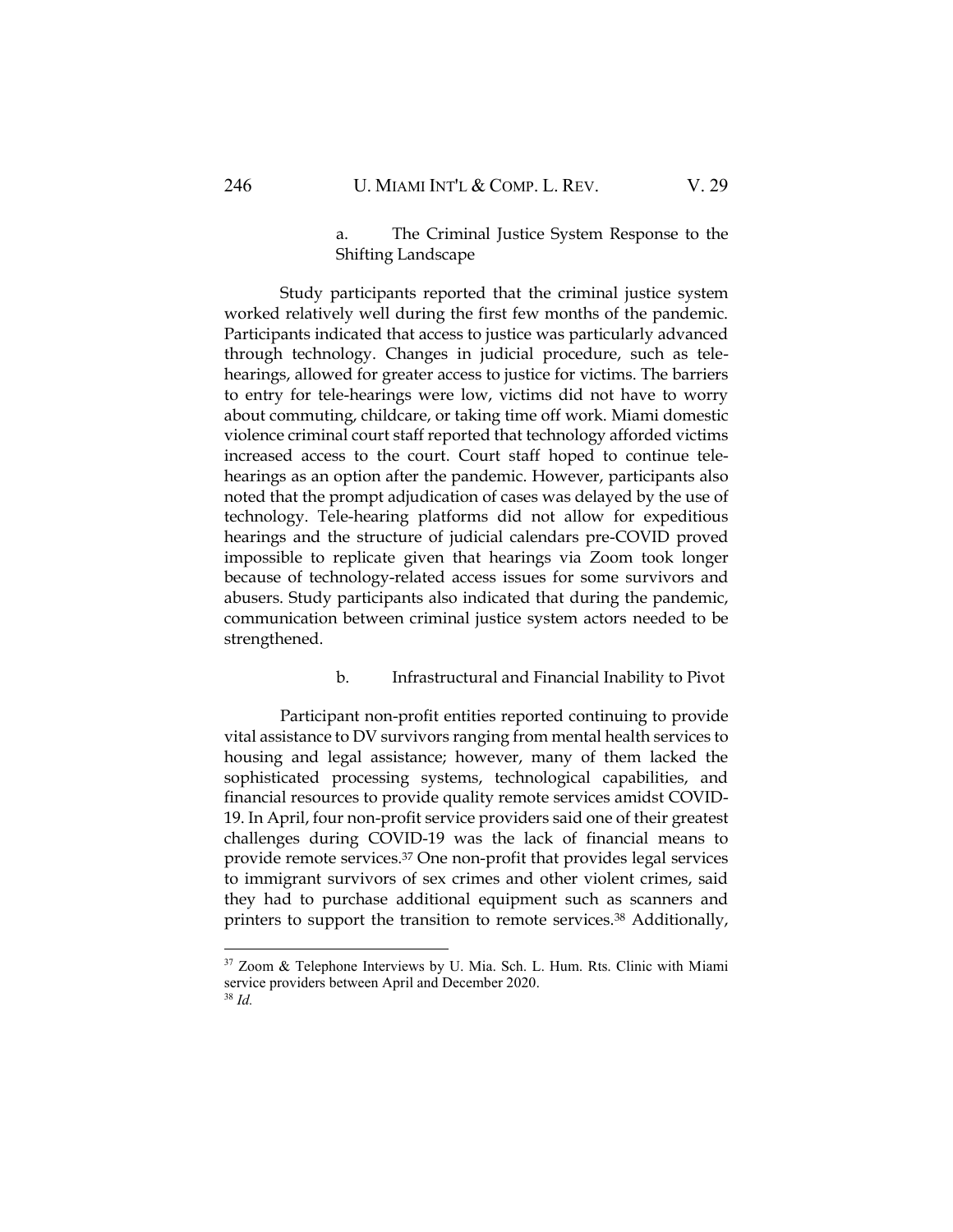their postage and mailing expenses tripled.<sup>39</sup> Another interviewed non-profit that provides counselling services reported that their funding sources had been rerouted and since many clients had become unemployed, they were unable to afford the organization's fees. The non-profit reported having to absorb all these costs, and employees were not being paid. Another interviewed non-profit service provider typically used income earned from the medical services they provide to fund operations and pay staff; however, due to COVID-19 movement restrictions, clients were rarely utilizing these services. When the services were utilized by clients, the state of Florida, which makes the payments on clients' behalf, was taking a long time to pay the bill.<sup>40</sup>

Participants reported that the lack of access to technology prevented many survivors from accessing financial assistance for food, housing, and support services, like counseling. For instance, clients who had no access to printers and laptops could not fill out online Health Insurance Portability and Accountability Act (HIPAA) compliant forms and other intake forms that are required before service provision. <sup>41</sup> Several non-profits and government service providers reported they have clients who had lost their jobs and as a result were unable to pay phone and internet bills, which limited or severed their ability to reach service providers.<sup>42</sup>

Service providers and survivors relied on state funding and donations directly to non-profits and survivors to alleviate financial burdens. For example, one non-profit reported using donations to acquire twenty laptops for victims who had no means to access virtually delivered services.<sup>43</sup> Another interviewed non-profit said the U.S. Department of Veterans affairs had been very helpful during the pandemic by increasing funding. State support also included the Coronavirus Aid, Relief, and Economic Security (CARES) Act, <sup>44</sup> which

<sup>39</sup> *Id.*

<sup>40</sup> *Id.*

<sup>&</sup>lt;sup>41</sup> *Id.*; DVSAC meetings.

<sup>42</sup> *Id.*

<sup>43</sup> *Id.*

<sup>44</sup> Staff Writer, *NCADV Applauds Congress for Meeting Needs of Victims and Survivors Impacted by COVID-19,* National Coalition Against Domestic Violence (NCADV) Blog (Mar. 26, 2020), https://ncadv.org/blog/posts/ncadv-applaudscongress-for-meeting-needs-of-victims-and-survivors-impacted-by-covid-19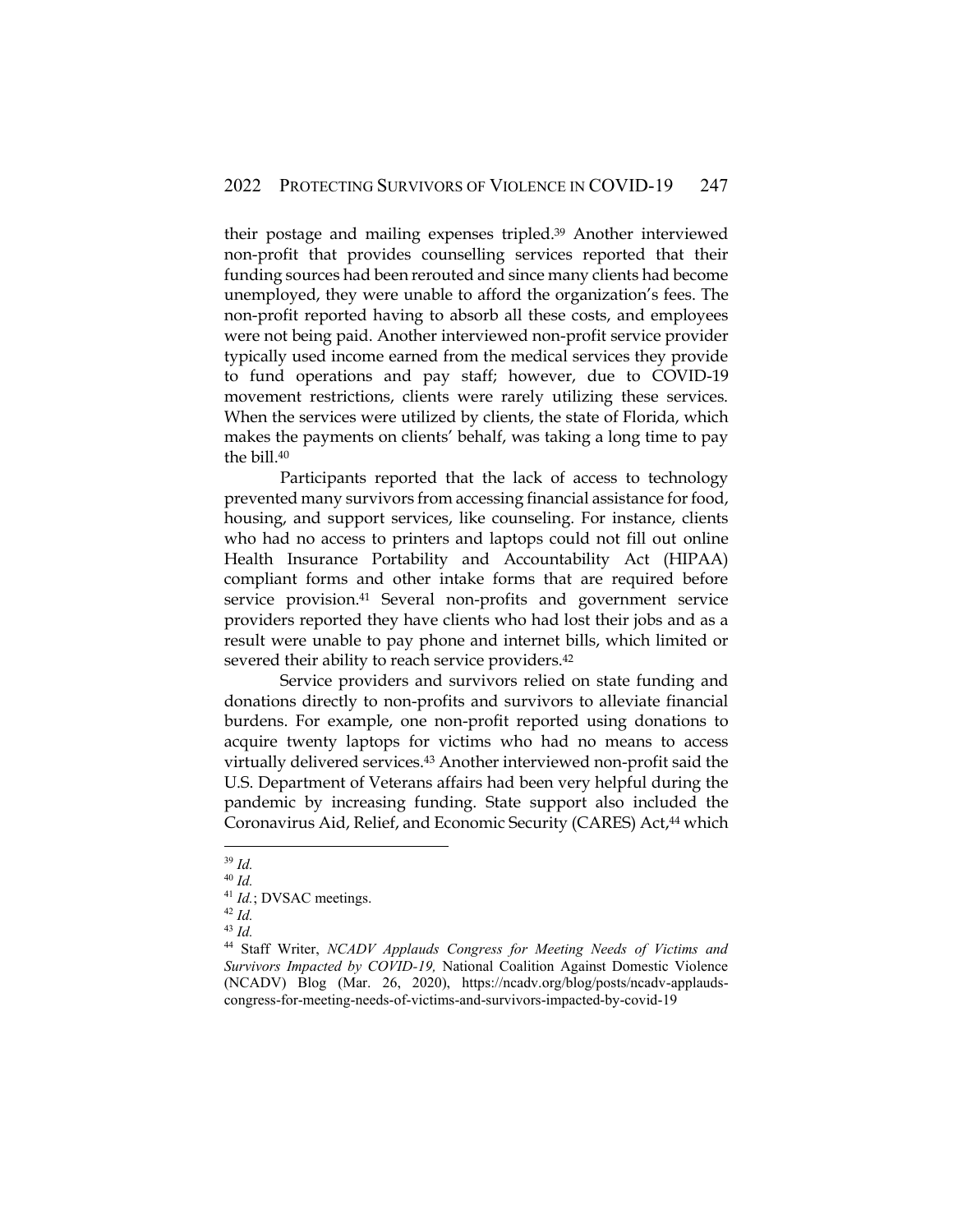included specific funding for DV victims. Additionally, a rental assistance grant funded by the U.S. Department of Housing and Urban Development (HUD) was reported to enable the Coordinated Victims Assistance Center (CVAC) to provide housing assistance to a minimum of 28 domestic violence survivor families, starting early July 2020. <sup>45</sup> The grant was expected to pay for up to 100% of the families' rent for up to six months.<sup>46</sup> Interviewees reported that funding initiatives like these were needed to continue supporting the agencies that service providers and survivors need during these times of increased economic hardship.

## B. Focus Group and Interviews

#### *1. Methodology*

Based on the preliminary information gathered during informal interviews of the first phase of the study, our team designed a semi-guided interview and focus group questionnaire meant to more systemically explore the shifting needs and priorities of DV service providers during the continuing pandemic between September and December of 2020. To address these questions, our team first conducted a larger focus group, followed by 10 individual interviews with service providers that represented a variety of stakeholders representing government and law enforcement, disability services, the immigrant community, LGBTQ+ services, and domestic violence and sexual assault service providers in South Florida.

<sup>(</sup>Although the CARES Act provides increased financial support to vulnerable populations, including victims and survivors, NCADV highlights that it is only a first step. The CARES act fails to fully address the needs of victims and survivors by leaving out important provisions to support immigrant/non-citizen taxpaying survivors, and disable survivors, and it fails to adequately fund several programs that provide short- and long-term support for survivors and Culturally Specific and Outreach to Undeserved grant programs.).

<sup>&</sup>lt;sup>45</sup> Representative, Remarks at a Meeting for the Coordinated Victims Assistance Center (June 19, 2020).

<sup>46</sup> *Id.*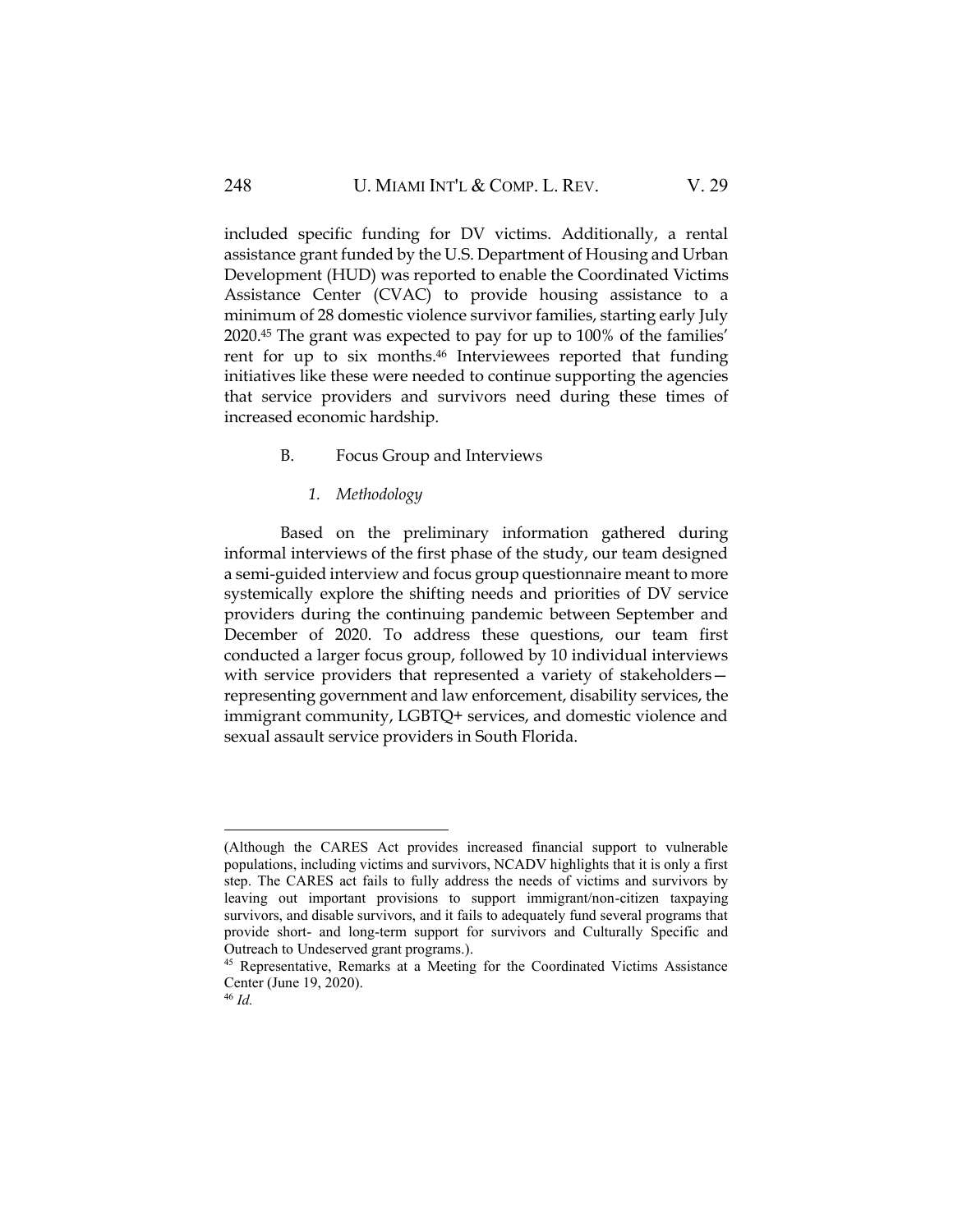#### *2. Results and Analysis*

Our study revealed that as the pandemic progressed significant gaps in national, state, and local services and responses made basic human needs, such as housing, health care, food, transportation, and technology, inaccessible for marginalized groups. GBV service providers repeatedly noted that the lack of access to basic needs was exacerbated during the COVID-19 pandemic for GBV survivors from marginalized groups, causing a significant shift in the role of service providers. The sheer volume and degree of need amongst survivors created an environment in which service providers were pushed to play many of the fundamental support roles we expect from a social safety net.

## a. Lack of access to basic human needs

Service providers repeatedly emphasized that GBV survivors are experiencing a **uniquely amplified and desperate need for shelter, food, wages, technology, and transportation during the COVID-19 pandemic**. Shelters are much harder to access because of a shortage of beds due to social distancing guidelines. Job loss has made it harder for people to pay for utilities and necessities like food. The lack of access to technology, which manifests itself as a lack of access to computers, inability to interact properly with technology, and surveillance by the abuser, makes it difficult for survivors to access justice. People who do not have cars cited transportation as a barrier because they cannot easily leave their homes and get access to services. Providers reported that public transportation, if it is even accessible for survivors, carries the risk of infection due to cramped, tight quarters, forcing survivors to choose between their safety and health or getting help. Furthermore, service providers identified **immigrants and the LQBTQ+ community as the most affected groups of survivors during the COVID-19 pandemic.** These groups were identified as being particularly vulnerable to gaps in national, state, and local services and responses, which severely affected their ability to access safety.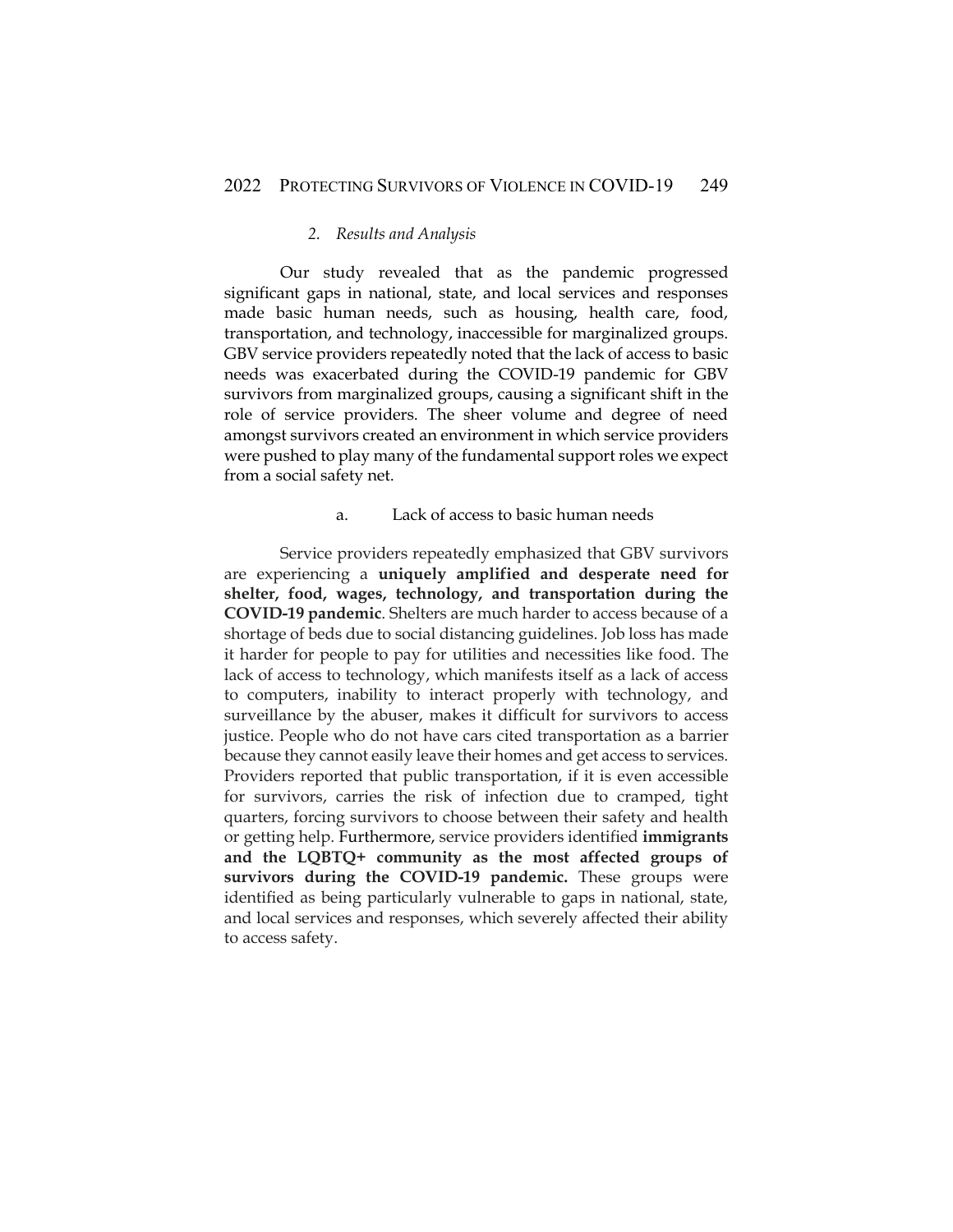#### 1. Housing

Service providers identified the lack of housing as a major problem for GBV survivors during the pandemic. South Florida shelters and nonprofits,<sup>47</sup> which offer transitional housing, are the primary responders to survivors' housing needs in South Florida. From 2013 to August 2019, more than 15,800 Miami-Dade residents who received homeless emergency shelter and other housing assistance reported fleeing domestic violence.<sup>48</sup> Study participants reported a significant increase in housing needs during the pandemic amid their own staffing, funding, and COVID-safety challenges. As one provider mentioned, one major issue is transitional housing. Providers reported clients telling them that they "'need a place to go,' [but] the wait time is months and sometimes years."<sup>49</sup> If some survivors are lucky enough to find housing, that housing remains temporary and inaccessible. As another provider mentioned, "[it] pains me to have a woman be put in a shelter, and 45 days later, they're telling her that she needs to get out."<sup>50</sup> Providers noted that while their clients were promised resources and assistance during the pandemic, many of these plans did not come to fruition to aid survivors. One provider explained that "when people actually asked for those resources, there were no resources available. For example, the rental assistance that they said they have so many millions to give out to the people. But a lot of people applying [got] nothing."<sup>51</sup> Another provider explained that LGBTQI populations are especially affected by the lack of housing because of the lack of appropriate shelters for gender nonconforming people, especially transgender women, who are often placed in the male pavilion instead of the cisgender women unit.

<sup>47</sup> Julie Landry Laviolette, *Domestic Violence Shelters Saw Calls Surge Amid Pandemic,* MIAMI HERALD (Oct. 23, 2021), https://www.miamiherald.com/news/local /community/miami-dade/article255186302.html.

<sup>48</sup> *Gaps and Need Report,* Gaps And Needs Workgroup Of The County Domestic Violence Oversight Board *(*May 9, 2020) *(citing* Miami-Dade County Homeless Trust, Homeless Management Information System data, 2013 to August 2019).

<sup>49</sup> Zoom Interview, Anonymous (Oct. 1, 2020, 3:20 PM).

<sup>50</sup> Zoom interview, Anonymous (Sept. 28, 2020, 11:17 AM).

<sup>51</sup> *Id*.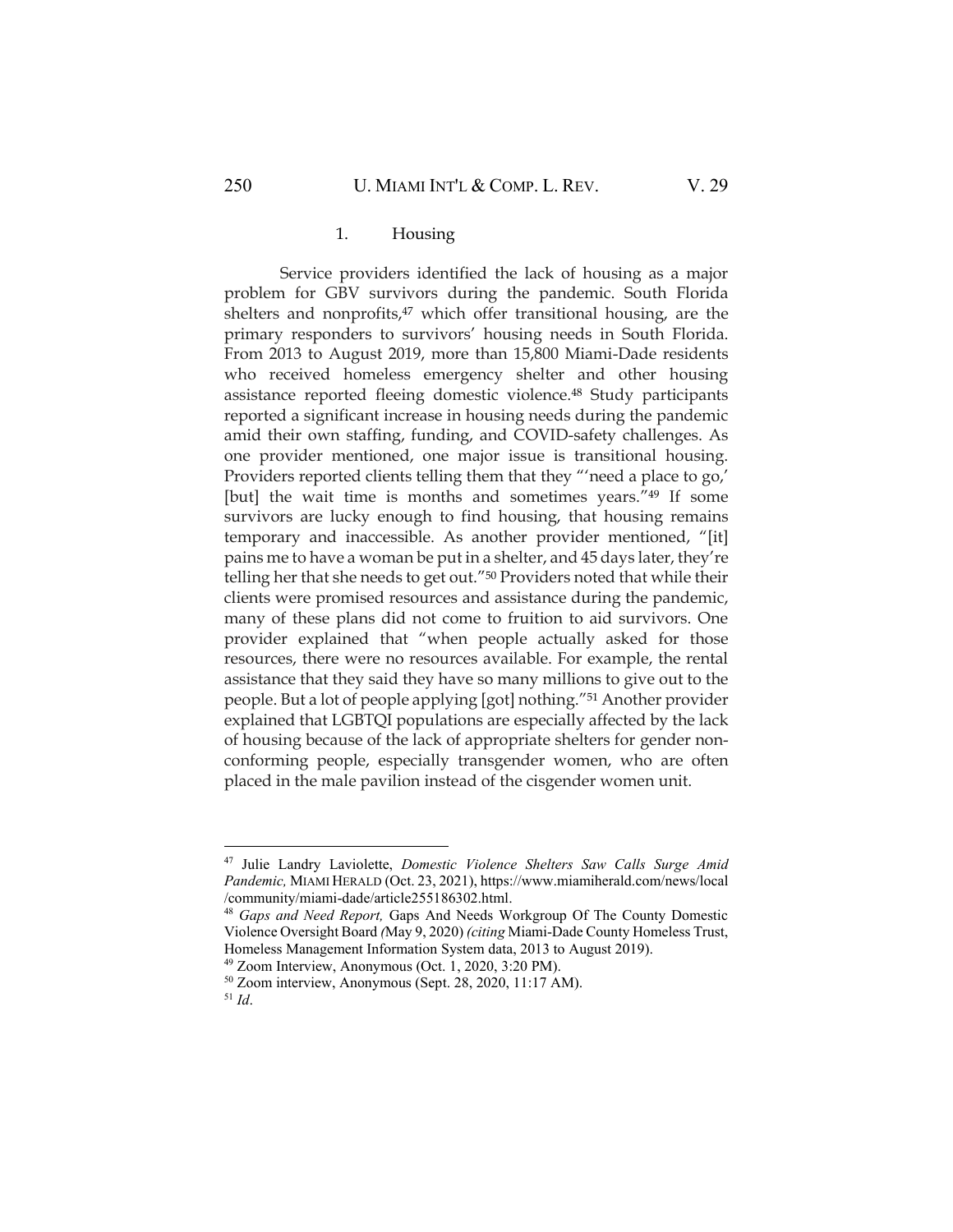#### 2. Food and Wages

Service providers identified survivors' lack of access to basic needs, like food, as a barrier to access safety. With increased job loss and pervasive low wages, some survivors stay with their abusers because they are financially dependent on the perpetrator to survive.<sup>52</sup> Service providers have had to step up in areas where governmental assistance and funding is lacking, forcing them to carry out responsibilities that are a direct departure from their usual area of expertise. Because the pandemic has exacerbated issues in the home for survivors, there has been an increased need for food banks, prompting a provider to mention that "sometimes . . . we have been able to give out food, for example. Boxes of food, we allocate them. We have, for example, had an event where we gave out over 2000 boxes of food."<sup>53</sup>

Providers also noted that undocumented survivors were the most affected during the pandemic because their lack of documentation makes it particularly challenging for them to find a new job after losing one. Providers noted that undocumented immigrants not only lose their jobs, but they're now also stuck at home with an abuser because there is no assistance available to them, no jobs, and no respite since government programs often exclude them.

## 3. Technology

The pandemic forced everything online, causing greater barriers to access for those who did not have easy access to technology. Providers noted that many survivors do not know how to navigate computers, making it difficult to access forms they need, or enter Zoom calls. One provider observed that many survivors "are not up to the challenge of maneuvering a computer, logging into Zoom. You need an account. You need this, you need to, you know, press here. They don't know how to start a video, and they don't know how to

<sup>&</sup>lt;sup>52</sup> For example, one provider recounted her conversation with a survivor: "she's telling me, 'you know, like I get paid \$8.15 an hour. I have two kids. How am I going to survive on a \$8.15 hour?' So she needed [her abuser] economically."

<sup>53</sup> Interview.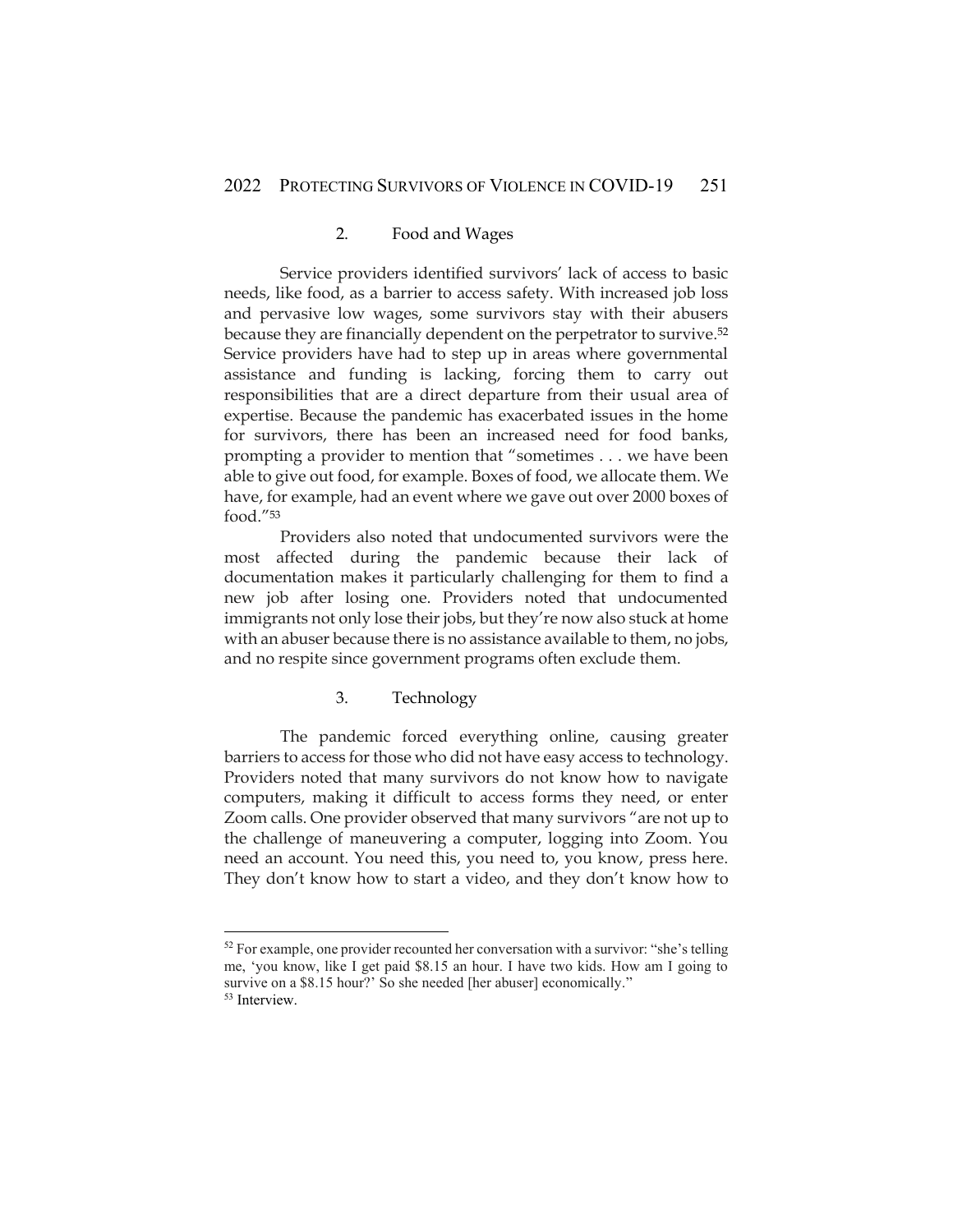put their names on the screen."<sup>54</sup> Some providers mentioned that training should be provided to help survivors become more technologically competent so that they are in a better position to advocate for themselves and access resources. Another provider emphasized that, in addition to training, survivors "also need devices, because what good is it to know how to do something if you don't have…a cell phone. Some people don't have access to a cell phone. So if you want to have equity in services, we want to have equity in resources."<sup>55</sup>

## 4. Transportation

Miami-Dade County is defined by urban sprawl, which results in heavy dependence on vehicles to access services and employment opportunities. For people living in poverty, public transportation is often the only transit option available in Miami. The spatial mismatch of employment opportunities, affordable housing, and accessible public transit is another obstacle for accessing services. Study participants noted that the pandemic has further exacerbated existing transportation barriers, thus impeding survivors' access to services. Factors contributing to survivors' lack of access to transportation during the pandemic included loss of income to pay for private transportation or ride sharing services, fear of infection in public transit due to cramped, tight quarters, and the logistical challenges of having to care for children during the pandemic while trying to access public transit. Providers noted that during the pandemic, people who used to have cars no longer had cars. One provider explained that "it's not easy for victims [without cars] to go over to the services in Miami, for example. . . sometimes we do provide the transportation, but . . . we don't have the capability to provide transportation to every single victim."<sup>56</sup> Fear of infection and the logistical challenges of navigating public transit with children at home forced people to choose between their safety and health or getting help. Providers noted that survivors were worried about becoming infected by using public transportation and thus opted to access the limited services they were able to provide

<sup>&</sup>lt;sup>54</sup> Interview.

<sup>55</sup> *Id.*

<sup>56</sup> T.S. Interview.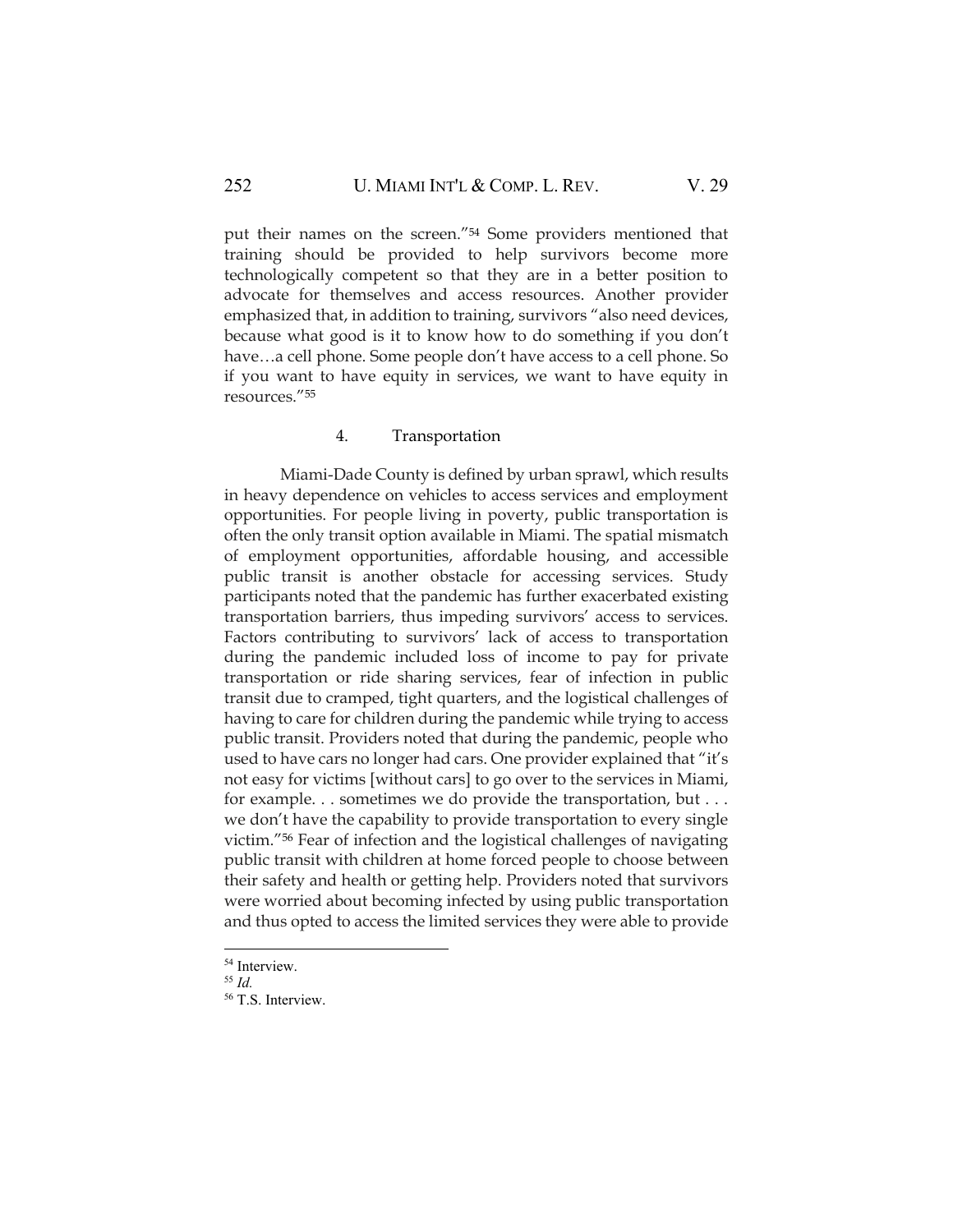over the phone or online. Participants noted that fear of infection in public transit was also having an impact on survivors' ability to earn an income. For example, one provider mentioned a client who relied on public transportation to travel to her job as a housekeeper pre-COVID. During the pandemic, this housekeeper's boss refused to let her travel via public transportation because of the high risk of infection, instead asking the client to take an Uber, "but the Uber was costing her maybe \$20 to get to her boss's house where the bus was costing her maybe \$5."<sup>57</sup> The client now had to decide whether to spend half her paycheck getting to and from work, or risk losing her only source of income altogether.

## b. The transformation of the specialist service provider

Over the last several decades, communities have identified domestic violence as a social problem of significant proportions and over time initiated parallel strategies and systems to address it. More recently, advocates have identified limitations and fragmentations inherent in parallel systems and have sought to propose models for coordinated community response. In Miami, CVAC and MUJER provide wrap-around services with permanent personnel onsite for ease of coordination; however, due to increased demands during the pandemic, providers across DV service entities have been assigned more and different work than before the pandemic and are having to develop new skillsets to help their clients. While some providers noted an immediate increase in calls from survivors during times of COVID-19 and others noted an initial decrease followed by an increase, service providers reported, almost universally, a seismic shift in the role they play in the lives of their clients. This broadening scope of work and expansion of services includes helping with basic needs like applying for housing rental assistance and unemployment, directly providing food and other essential items, buying computers and helping clients and their children access technology for school, and providing transportation for clients to access services. More specifically, specialists found themselves packaging and delivering groceries,

<sup>&</sup>lt;sup>57</sup> C.L. Interview.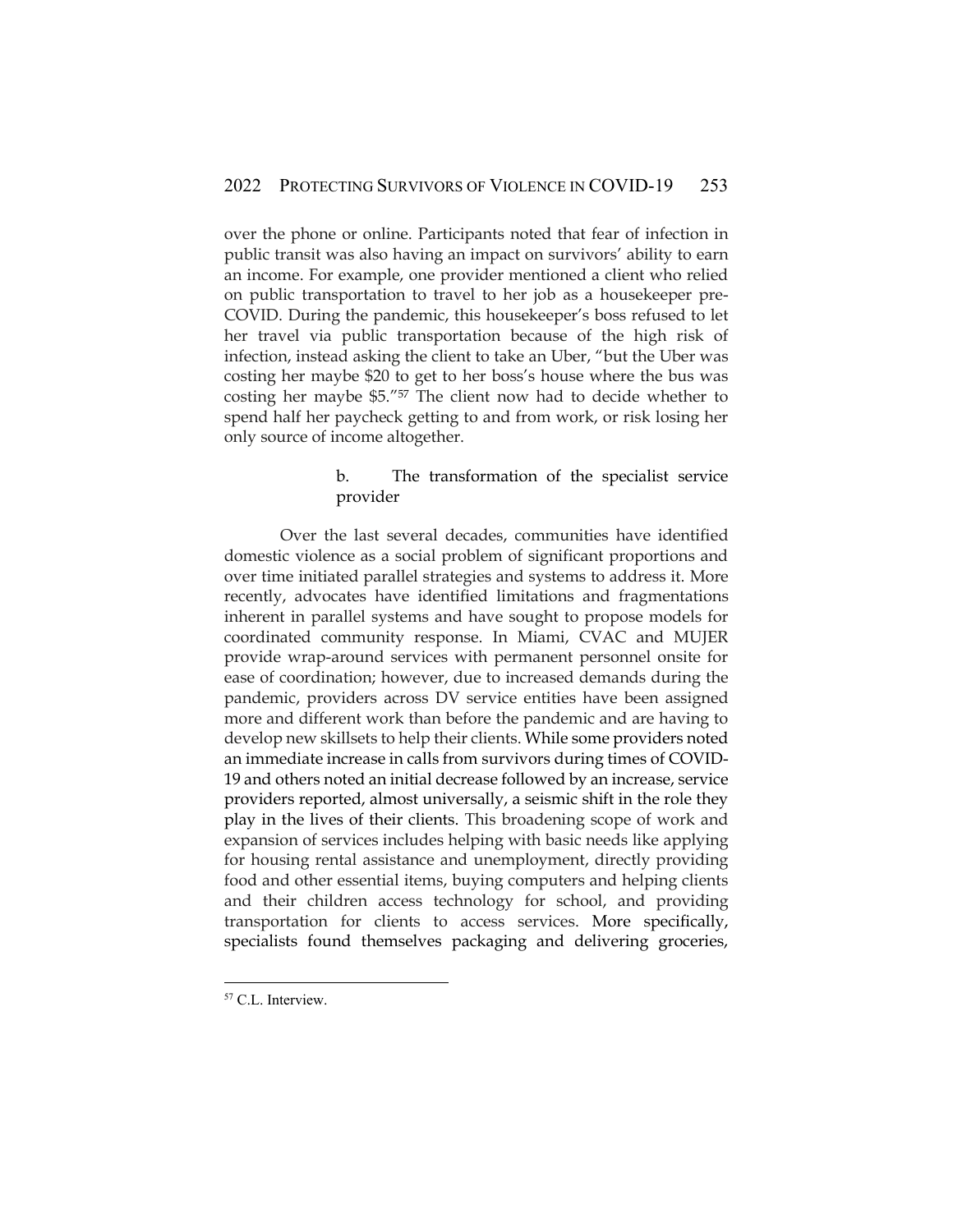personal protective equipment (PPE), and critical technology for clients who may be undocumented or afraid to venture out, disabled and unable, or otherwise in need. In addition, providers reported having to spend more time advocating for increased financial assistance for community-based needs, like those applicable to undocumented immigrants, children, the elderly, and the LGBTQ+ community. Additionally, providers are assisting survivors with accessing judicial resources and helping them navigate relationships with law enforcement. The pandemic has forced specialist service providers to make a transformation, such that specialists have needed to become generalists, taking on many general responsibilities that the state would typically fill to provide basic resources and unmet needs to survivors. Moreover, many service providers reported becoming "part of the client's family" by providing services in almost all areas of need, extending themselves beyond their usual scope of duties and activities. For example, to provide a social outlet, service organizations have hosted virtual social events and zoom support groups. In turn, interest in enrollment and engagement among clients has increased, posing an unprecedented challenge for service providers.

- C. Survey
	- *a. Methodology*

Thirty-seven participants who worked as community-based service providers completed the anonymous online survey between September and December of 2020. Service providers were recruited through word of mouth. As described above, the in-depth interviews, focus group, and surveys focused on five primary lines of inquiry: health and wellbeing of the service providers; evolution of service providers' working environments; service providers' interactions and collaboration with one another and with local actors; impacts on organizations' ability to provide support to survivors of gender-based violence in South Florida; and law enforcement responses to GBV survivors. Participants answered four demographic questions about their ethnicity, gender, job and organization type. Participants were largely Black and Latinx (40% and 47% respectively), overwhelmingly female (93%), and ranged in age from 28 years old to 61 years old, with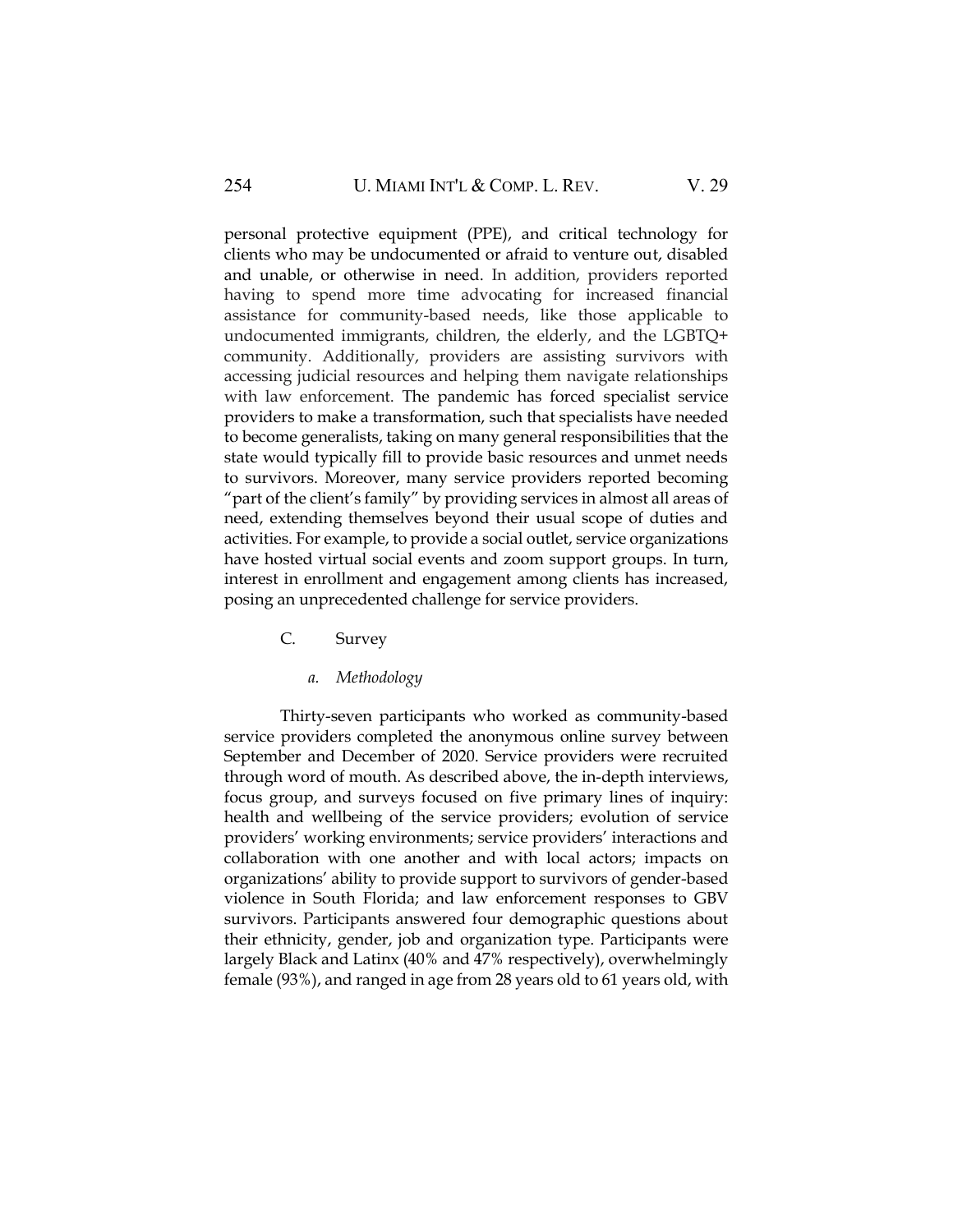an average age around 47. The participants worked at all levels of their respective organizations and represented every type of service provider, from organizations focused only on domestic violence or sexual assault, to human trafficking-related and legal aid organizations, to law enforcement and criminal justice system actors.

## *b. Results and Analysis*

Responses to the surveys revealed an enormous psychophysiological toll of the pandemic on providers, and changes to the accessibility of the services they offer. Some key data points include:

• 66.67% of responding providers reported at least one case of COVID-19 among their workforce at some point since the beginning of the pandemic.

• 25% reported that their hours having increased since the beginning of the pandemic.

• 33% reported that it has been somewhat or very hard to meet basic needs for themselves and their families, with 41% reporting having to cut back or not being able to meet ends financially.

All told, 64% of responding providers report that these experiences impacted their work.

• 67% of respondents reported some level of anxiety, depression, burn-out, or difficulty sleeping at night.

In terms of organizational challenges,

• 41% of responding providers cited fear for personal health and the health of survivors as their greatest organizational challenges.

• 22% reported that previously existing services have become unavailable due to the coronavirus pandemic.

• 33% cited lack of material resources as their greatest organizational challenges.

Among the resource deficiencies, affordable housing and direct finances were prominent.

• 48% of responding providers reported that their clients were, overall, less safe than when the pandemic began.

• With an overall increase in service demand, 51.85% of responding providers also reported that the kind of service requests had changed.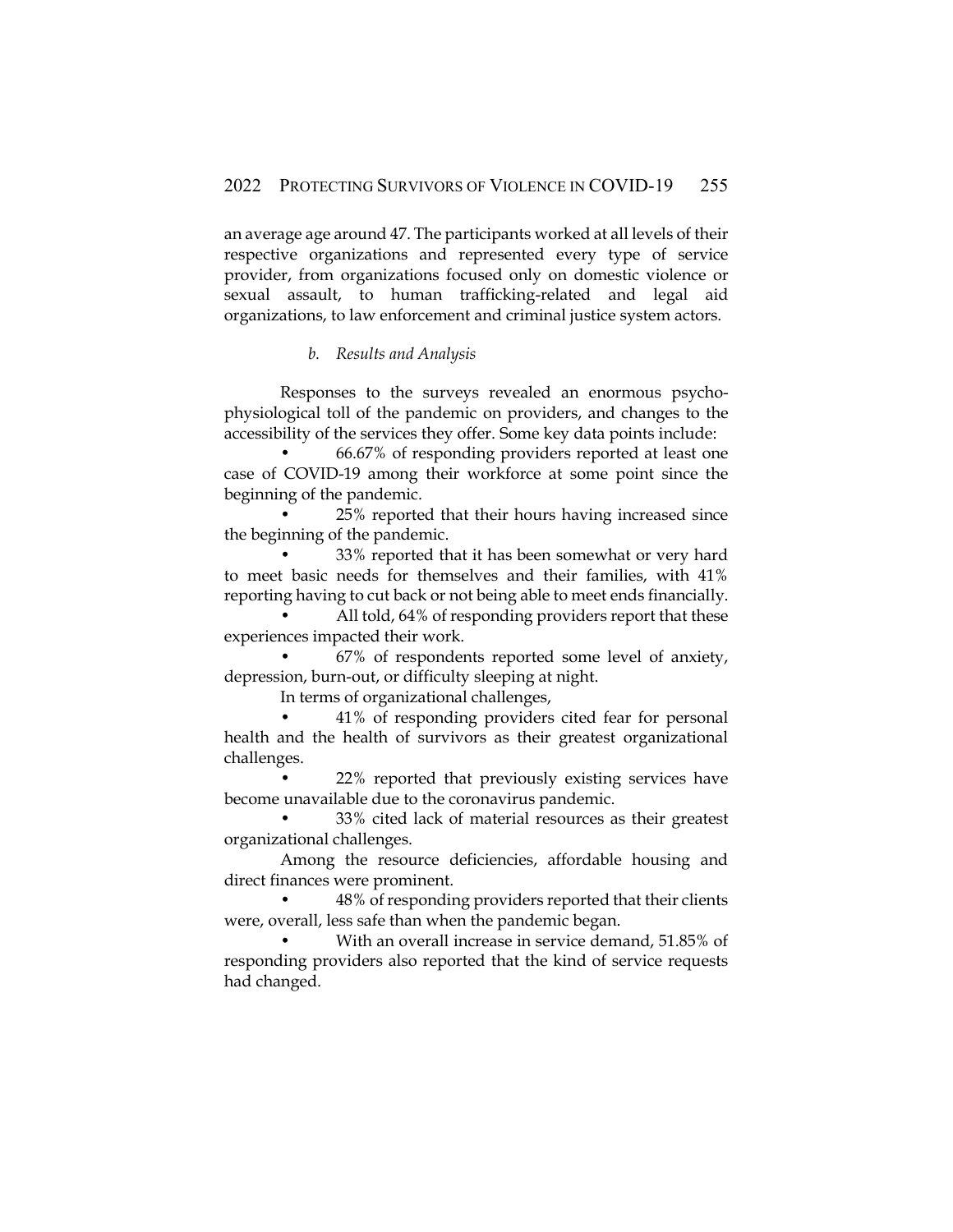• 67% listed rental assistance and housing and 42% listed direct financial assistance as the greatest emerging needs.

• Looking toward the future, 80% of responding service providers reported that they were anticipating preparing for dramatic increases in need for services as the pandemic wore on and once lockdown measures had been lifted.

## D. Overall Qualitative and Quantitative Analysis

The qualitative and quantitative information from all three parts of our study indicates that COVID-19 has not only created new gaps in our safety net, but widened relief gaps that have long existed. Providers unanimously described the increased difficulty in switching over to providing support virtually while losing the in-person interactions so essential to establishing trust. In addition, during the pandemic, GBV service providers had to adjust to a different type of service provision as a result of the seismic shift in survivor need. Instead of specialized counseling and legal support, survivors needed access to technology, housing, food and nutritional provisions, and transportation. While federal and state authorities stepped in to provide financial support in the form of direct payments, small business loans, and rent relief for some, many of South Florida's most vulnerable survivors were ineligible for such support due to their immigration status, lack of proof of residency, and lack of trust in government systems that had traditionally discriminated against marginalized groups. The cumulative result of this was what some providers described as a "cycle of dependency," wherein survivors were left optionless and stuck in dangerous households without recourse for themselves or their children, and fundamentally distrusting of local authorities.<sup>58</sup> The gaps left in the social safety net by federal and state authorities generated downward pressure impacting not just vulnerable survivors, but the private organizations that stepped in to provide basic services to survivors. This, in turn, materially limited those organizations' financial and practical ability to maintain standards of care for entire communities for which they otherwise would have been responsible.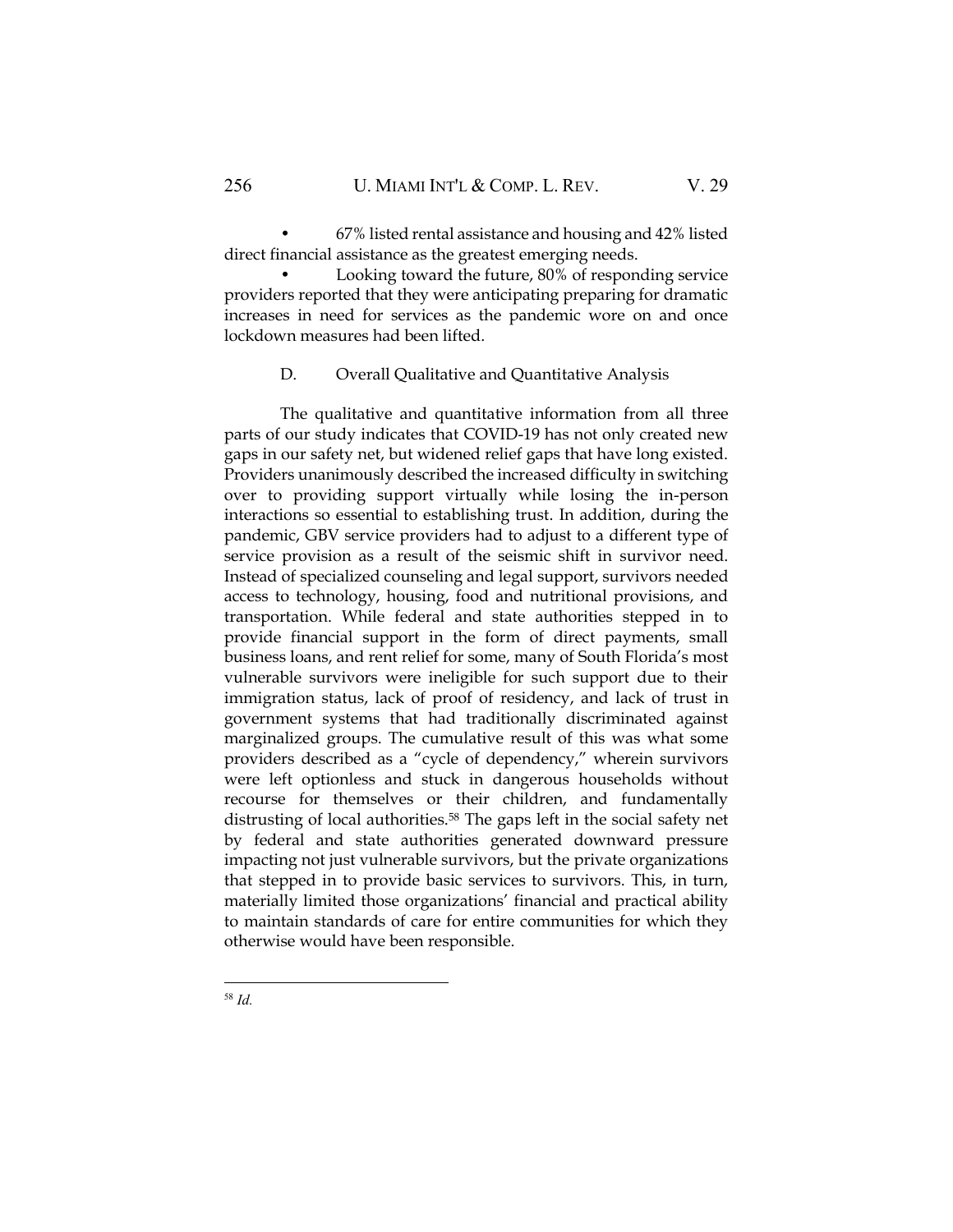## IV. HUMAN RIGHTS ANALYSIS: EXPANDING THE HUMAN RIGHTS FRAMEWORK TO PROTECT GBV SURVIVORS

This section provides an expanded normative analysis of the international human rights framework to address GBV. We propose a broadened vision of the state's obligation to protect within the due diligence standard so that this obligation goes beyond the provision of short-term emergency assistance, and instead includes the type of long-term and comprehensive access to basic services that will provide survivors with the means to avoid re-victimization. More specifically, this expanded understanding of the obligation to protect GBV survivors would include the state's obligation to realize survivors' economic, social, and cultural rights, such as their rights to housing, health, and food, by addressing violations of these at the root.

International and regional human rights bodies have recognized state responsibility to respond to acts of GBV with due diligence (i.e. prevention, protection, prosecution, punishment, and redress), regardless of whether the perpetrator is a state or non-state actor, and whether an act is committed in an official or private capacity.<sup>59</sup> These components create a standard that addresses the

<sup>59</sup> Comm. on the Elimination of Discrimination against Women, *General Recommendation No. 35 on Gender-based Violence Against Women, Updating General Recommendation No. 19*, ¶ 14, U.N. Doc. CEDAW/C/GC/35 (July 26, 2017) [hereinafter CEDAW Gen. Rec. 35]; *see also* M.W. v. Denmark, Communication No. 46/2012, ¶ 5.4, U.N. Doc. CEDAW/C/63/D/46/2012 (Mar. 12, 2016) (reasoning that States may be responsible for private acts if they fail to act with due diligence to prevent violations of rights or to investigate and punish acts of violence); X and Y v. Georgia, Communication 24/2009, ¶ 9.7, U.N. Doc. CEDAW/C/61/D/24/2009 (Aug. 25, 2015) (holding that the State party failed to fulfill obligations and adopt appropriate legislative measures to establish legal protection of women's rights); İzci v. Turkey, App. No. 42606/05, (July 23, 2013), [http://hudoc.echr.coe.int/eng?i=001-](http://hudoc.echr.coe.int/eng?i=001-122885) [122885](http://hudoc.echr.coe.int/eng?i=001-122885) (holding a violation of Article 3 when a woman was attacked by police during her peaceful demonstration for Women's Day); Opuz v. Turkey, App. No. 33401/02, ¶ 176 (June 9, 2009),<http://hudoc.echr.coe.int/eng?i=001-92945> (holding that "there has been a violation of Article 3 of the Convention as a result of the State authorities' failure to take protective measures in the form of effective deterrence against serious breaches of applicant's personal integrity by her husband" through domestic violence); Bevacqua and S. v. Bulgaria, App. No. 71127/01, ¶ 63 (June 12, 2008), <http://hudoc.echr.coe.int/eng?i=001-86875> (holding the authorities' failure to impose sanctions or otherwise enforce husband's obligation to refrain from unlawful acts related to private GBV against wife was incompatible with State's positive obligations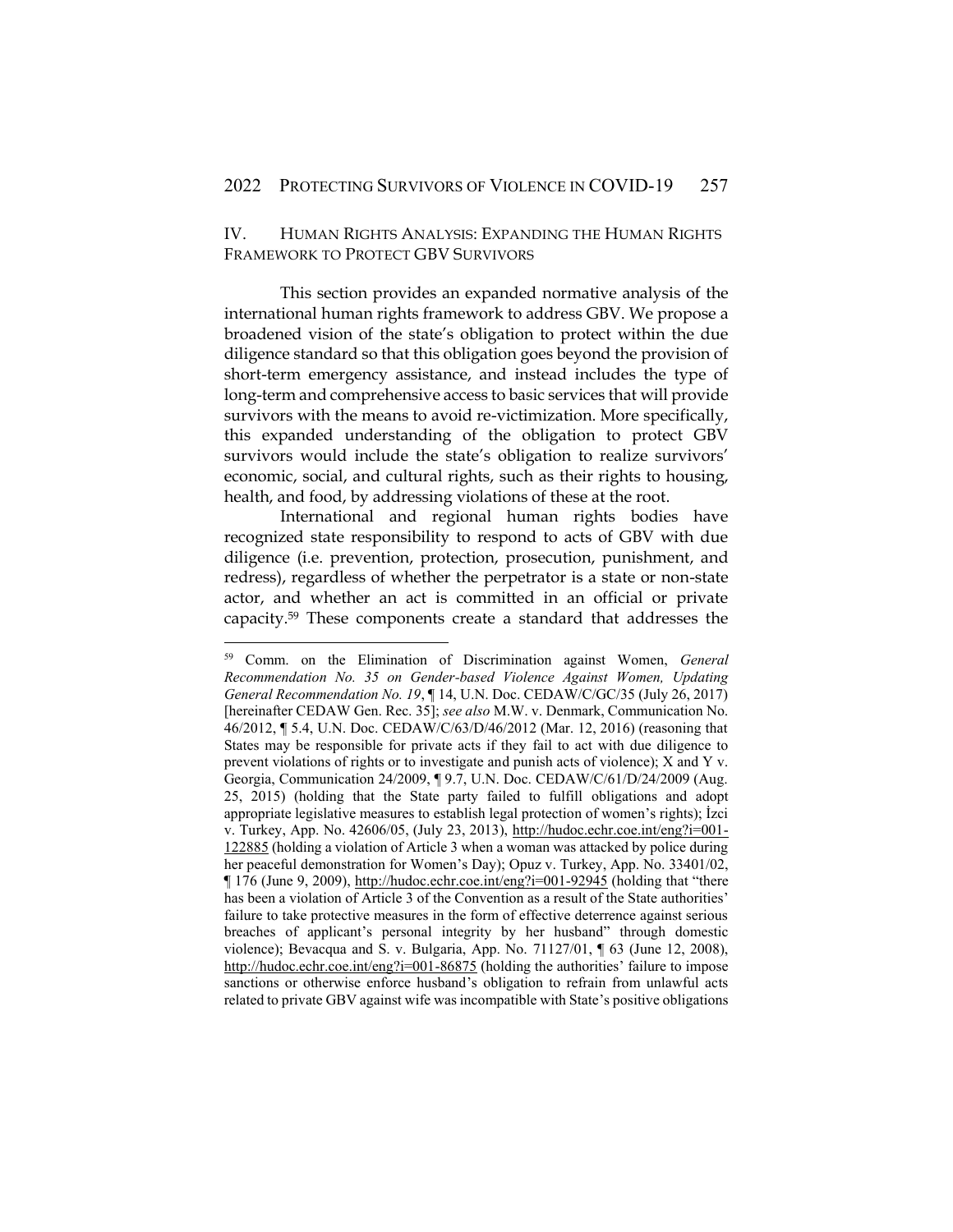proactive actions, such as prevention, and reactive actions, such as protection, investigation and remedy, that a State must take in the context of GBV.

International human rights law has narrowly construed the duty to protect GBV survivors to include the "adopt[ion] and implement[ation of] effective measures to protect and assist women complainants and witnesses of gender-based violence before, during and after legal proceedings[.]"<sup>60</sup>Additionally, the duty to protect has been construed as the duty of states to provide access to justice by creating a safe environment that enables women to report acts of violence and obtain effective protective measures.<sup>61</sup> While the protection of GBV survivors includes access to immediate needs, such as financial aid, affordable housing, land, child care, and employment opportunities, among others, $62$  these are typically articulated, as the CEDAW Committee does in General Recommendation 35, in the context of "measures to protect and assist women complainants"<sup>63</sup> in connection with access to legal proceedings. In these articulations, the

<sup>63</sup> *Id*. ¶ 40.

toward applicant and her rights); Jessica Lenahan (Gonzales) et al. v. United States, Case 12.626, Inter-Am. Comm'n H.R., Report No. 80/11, ¶ 199 (July 21, 2011) (concluding that the U.S. and the state of Colorado violated petitioner's human rights by not enforcing a restraining order that resulted in the death of three children); Ana, Beatriz, and Celia González Pérez v. Mexico, Case 11.565, Inter-Am. Comm'n H.R., Report No. 129/99, ¶ 38 (1999) (holding multiple violations of the American Convention and the Inter-American Convention to Prevent and Punish Torture through State breach of duty to guarantee the exercise of the rights and liberties of women who were illegally detained, raped, and tortured by soldiers); Njemanze v. Nigeria, Suit No. ECW/CCJ/APP/17/14, Judgment, Community Court of Justice of the Economic Community of West African States [ECOWAS], 40-42 (Oct. 12, 2017), [http://prod.courtecowas.org/wp-content/uploads/2019/01/ECW\\_CCJ\\_JUD\\_08\\_17-](http://prod.courtecowas.org/wp-content/uploads/2019/01/ECW_CCJ_JUD_08_17-1.pdf)

[<sup>1.</sup>pdf](http://prod.courtecowas.org/wp-content/uploads/2019/01/ECW_CCJ_JUD_08_17-1.pdf) (holding that human rights of four women were violated when abducted, assaulted, and unlawfully detained by law enforcement officers); Zimbabwe Human Rights NGO Forum v. Zimbabwe, Communication 245/2002, African Commission on Human and Peoples' Rights [Afr. Comm'n H.P.R.], ¶ 160 (May 15, 2006), [https://www.globalhealthrights.org/wp-content/uploads/2013/10/Zimbabwe-HR-](https://www.globalhealthrights.org/wp-content/uploads/2013/10/Zimbabwe-HR-NGO-Forum-Zimbabwe-2006.pdf)

[NGO-Forum-Zimbabwe-2006.pdf](https://www.globalhealthrights.org/wp-content/uploads/2013/10/Zimbabwe-HR-NGO-Forum-Zimbabwe-2006.pdf) (holding that during election violence "a State can be held complicit where it fails systematically to provide protection of violations from private actors who deprive any person of his/her human rights").

<sup>60</sup> CEDAW Gen. Rec. 35, *supra* note 60, ¶ 40.

<sup>61</sup> *Id.*; *see also* DV Guide at 4.

<sup>62</sup> CEDAW Gen. Rec. 35, *supra* note 60, ¶ 40(c).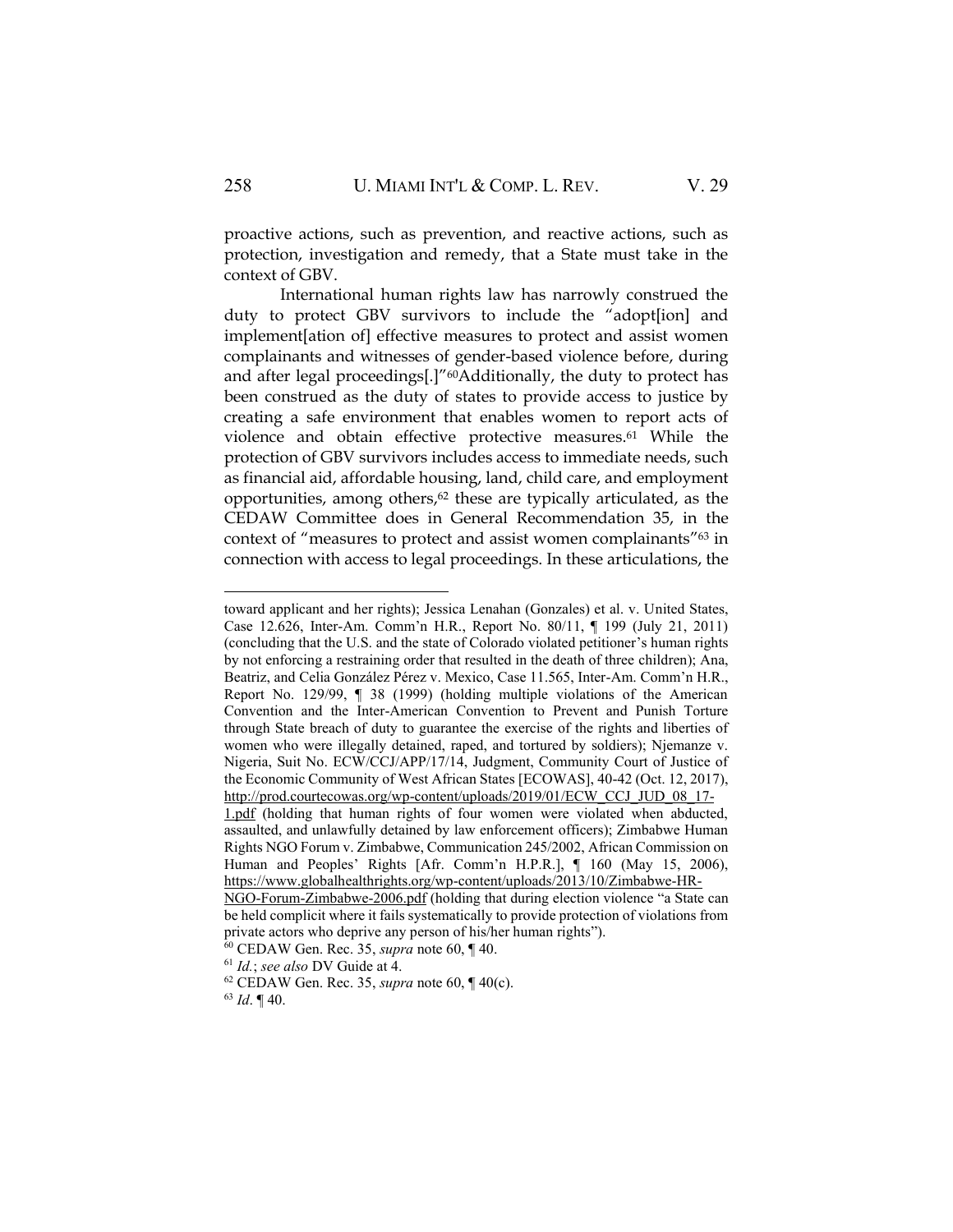state's obligation to provide economic and social needs to GBV survivors is generally foused more on how the lack of access to these basic material needs impedes survivors' short-term ability to access *immediate* safety or services within the criminal justice system. Similarly, the UN Special Rapporteur on Violence against Women found that part of States' obligation under the due diligence standard includes ensuring victims of DV have access to basic support and rehabilitation services "that respond to their immediate needs", such as health care, counseling, and housing and that measures should be "aimed at providing immediate material assistance (shelter, clothing, child maintenance, employment, education) to women who are survivors of violence". 64

The due diligence principle's obligation to protect, as currently construed, proves inadequate when applied to our study findings indicating the primacy of long-term economic, social, and cultural rights when addressing GBV. In contrast to the traditional understanding of the duty to protect in international law, rooted in access to specific legal proceedings and short-term safety, **our study reveals that GBV survivors and service providers define protection as rooted in long-term economic and social supports that are adapted to their specific needs, considering language accessibility, local accessibility, and cultural adequacy, among others.**

Our research indicates that survivors' and service providers' economic insecurity during the COVID-19 pandemic made it incredibly difficult for established state and NGO systems to meet GBV survivors' immediate needs. Service providers repeatedly shared that survivors' needs during the pandemic primarily revolved around housing, jobs, food, transportation, and technology, and that the gap in government attention to these basic needs had led to an untenable situation for GBV survivors and to the transformation of the service provider. Instead of specialized counselling and legal support, service providers found themselves packaging and delivering groceries, helping fill out forms to receive unemployment and housing benefits,

<sup>64</sup> Yakin Ertürk (Special Rapporteur on Violence against Women), *The Due Diligence Standard as a Tool for the Elimination of Violence Against Women*, ¶¶ 82–83, U.N. Doc. E/CN.4/2006/61 (Jan. 20, 2006), https://documents-dds-ny.un. org/doc/UNDOC/GEN/G06/103/50/pdf/G0610350.pdf?OpenElement [hereinafter SRVAW Report on the Due Diligence Standard].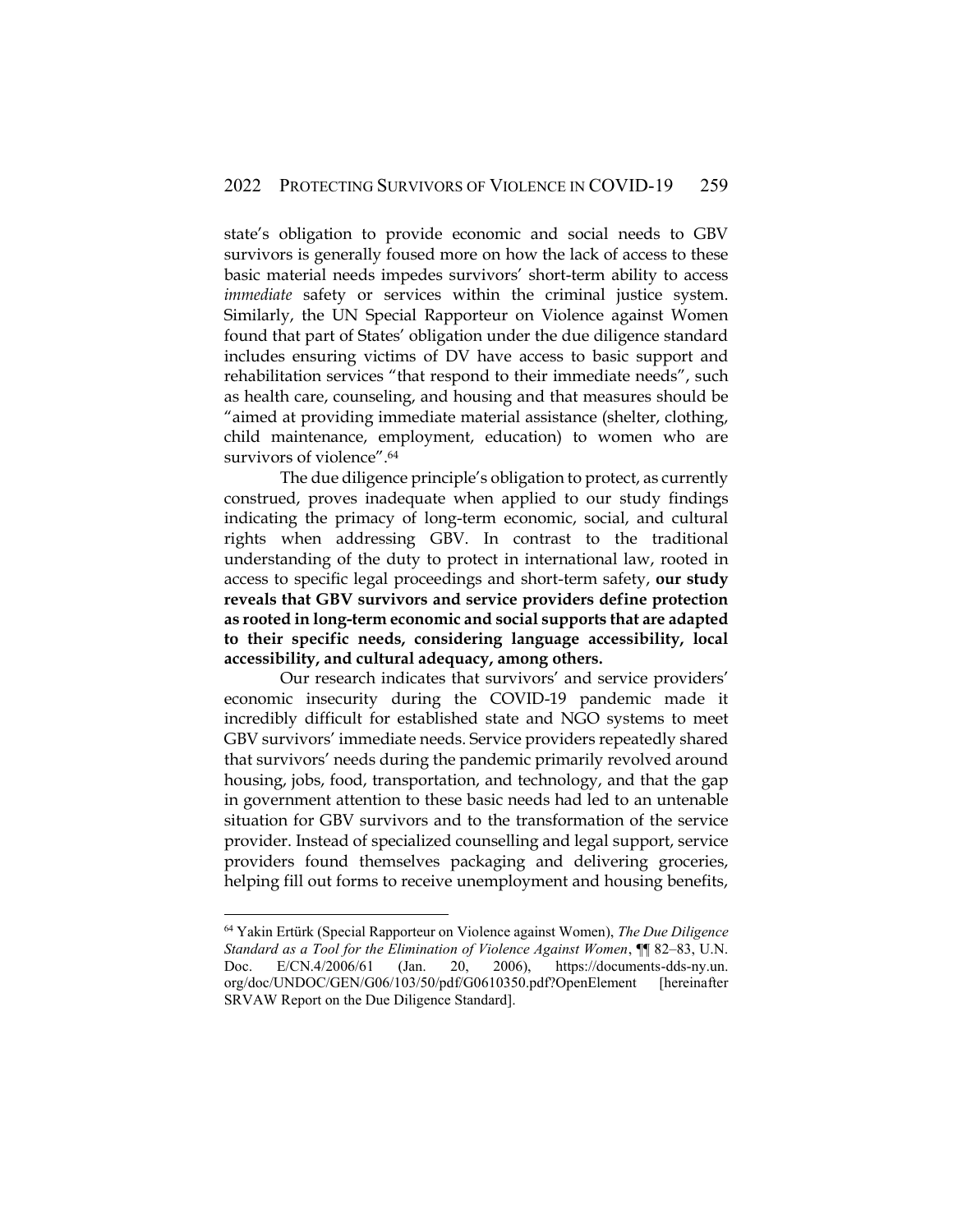and purchasing computers for their clients. Service providers further noted that the pandemic had exacerbated pre-existing economic conditions that link the lack of access to economic and social services to GBV re-victimization and a cycle of dependency that prevents survivors from seeking pathways to safety. The COVID-19 pandemic dramatically decreased access to reactive support services and resources around housing, health care, food, jobs, transportation, and technology in a way that made clear that the provision of short-term emergency assistance is not sufficient when seeking to protect survivors of GBV. **A broader notion of the duty to protect in international human rights law would expand protective measures to include the provision of long-term means that would enable survivors to avoid re-victimization during future emergencies and pandemics.**

**A redefined duty to protect that includes a more expansive notion of economic and social rights would go far beyond the basic provision of short-term material needs**<sup>65</sup> **such as specialized shelters, health care, and food, and would instead seek to comprehensively address women's right to an adequate standard of living that includes the right to live a life with dignity.** Over the last several years, international and regional human rights bodies have increasingly called for the protection of women's economic and social rights within the context of GBV. For example, the Commissioner for Human Rights of the Council of Europe issued a recommendation in 2009 advocating for the adoption and implementation of national housing strategies by all Council of Europe member States as a way to address GBV. More specifically, the 2009 recommendation called to "include positive measures for ensuring their effective enjoyment of the right to housing,"<sup>66</sup> and to also "adopt anti-violence provisions in housing legislation and policies and ensure that domestic violence

<sup>&</sup>lt;sup>65</sup> Raquel Rolnik (Special Rapporteur on adequate housing as a component of the right to an adequate standard of living, and on the right to non-discrimination in this context), ¶ 3, U.N. Doc. A/HRC/19/53 (Dec. 26, 2011), [https://undocs.org/Home/](https://undocs.org/‌Home/‌Mobile?FinalSymbol=A%2FHRC%2F19%2F53&Language=E&DeviceType=Desktop) [Mobile?FinalSymbol=A%2FHRC%2F19%2F53&Language=E&DeviceType=Deskt](https://undocs.org/‌Home/‌Mobile?FinalSymbol=A%2FHRC%2F19%2F53&Language=E&DeviceType=Desktop) [op.](https://undocs.org/‌Home/‌Mobile?FinalSymbol=A%2FHRC%2F19%2F53&Language=E&DeviceType=Desktop)

<sup>66</sup> Council of Europe, *Recommendation of the Commissioner for Human Rights on the Implementation of the Right to Housing* (CommDH(2009)5)), section 5.5 (June 30, 2009), [https://rm.coe.int/16806da713.](https://rm.coe.int/16806da713)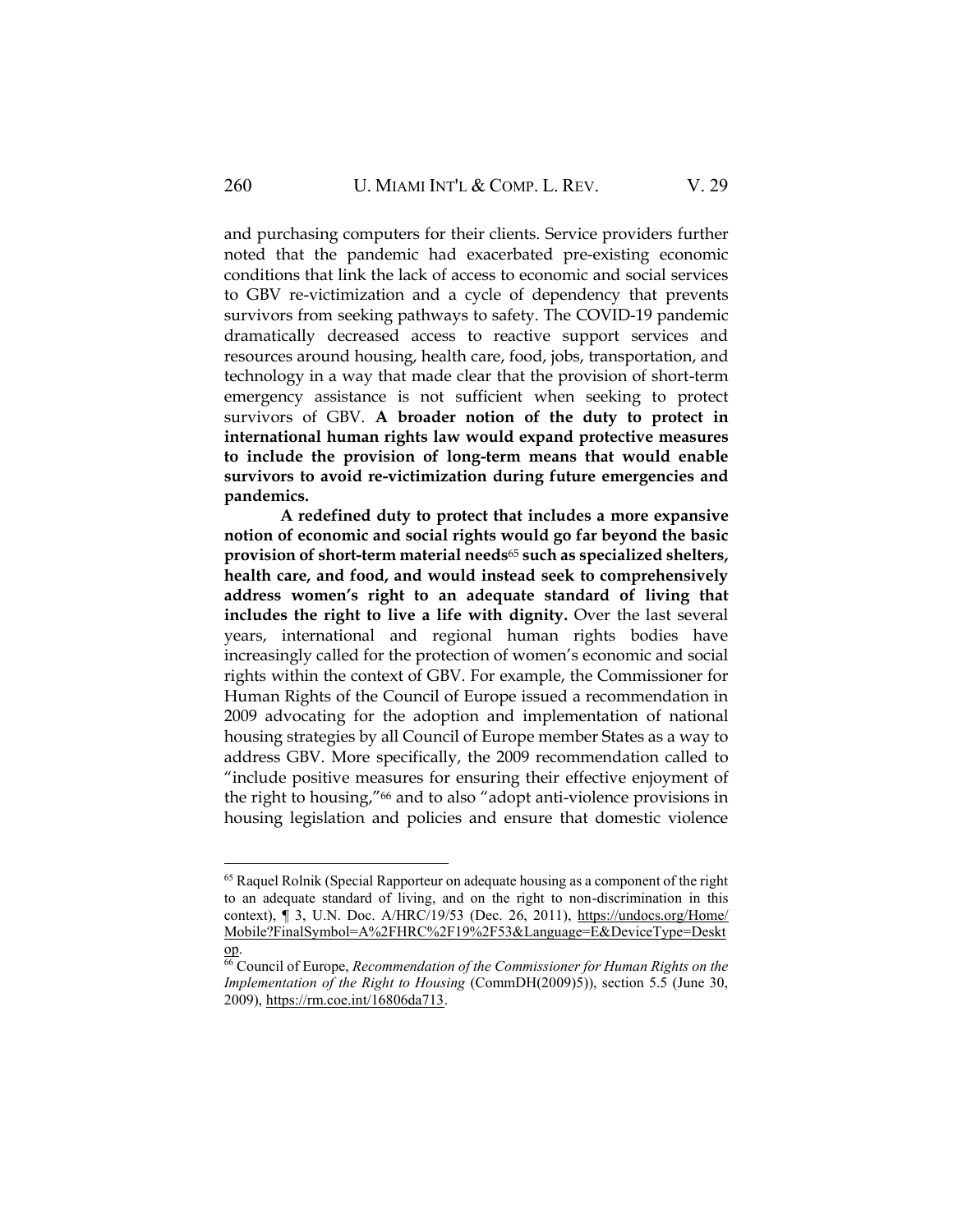laws include provisions to protect women's right to housing.<sup>67</sup> Similarly, the Committee on Economic, Social, and Cultural Rights has construed States' obligations to address access to health care in the context of gender discrimination as going beyond the provision of health care, but addressing access to the determinants of health, such as water and food.<sup>68</sup> The UN Special Rapporteur on Violence against Women has also identified a potential gap in the narrow construction of the state obligation to protect by noting that "the focus of protection has too frequently been on the provision of short-term emergency assistance rather than on providing women who have been victims of violence with the means to avoid re-victimization."<sup>69</sup>

A redefined duty to protect that includes a more expansive notion of economic, social, and cultural rights would enable the authors of this article to conduct a more adequate human rights analysis of our study results. This more expansive duty to protect that goes beyond the basic provision of material needs would direct us to assess whether existing government policy is taking progressive steps to ensure that marginalized groups of survivors of GBV have the support they need to access adequate housing and food and the right to the highest attainable standard of health, among other social and economic rights. For example, the right to adequate housing $70$  is not merely a right to shelter, but it is "the right to live somewhere in security, peace and dignity."<sup>71</sup> Realizing the right to housing requires

<sup>67</sup> *Id.* section 5.6.

<sup>68</sup> *Id.*

<sup>69</sup> Ertürk, *supra* note 65, ¶ 49.

<sup>70</sup> *See* International Covenant on Economic, Social, and Cultural Rights, art. 11, *opened for signature* Dec. 19, 1966, 933 U.N.T.S. 4 (entered into force Jan. 3, 1976) [hereinafter ICESCR]; G.A. Res. 217 (III) A, Universal Declaration of Human Rights, art. 25 (Dec. 10, 1948) [hereinafter UDH]; International Convention on the Elimination of All Forms of Racial Discrimination, art. 5, *opened for signature* Dec. 21, 1965, 660 U.N.T.S. 195 (entered into force Jan. 4, 1969) [hereinafter ICERD]; Convention on the Elimination of All Forms of Discrimination Against Women, art. 14, *opened for signature* Dec. 18, 1979, 1249 U.N.T.S. 13 (entered into force Sept. 3, 1981) [hereinafter CEDAW]; Convention on the Rights of the Child. art. 27, *opened for signature* Nov. 20, 1989, 1577 U.N.T.S. 3 (entered into force Sept. 2, 1990) [hereinafter CRC].

<sup>71</sup> UN Committee on Economic, Social and Cultural Rights (CESCR), *General Comment No. 4: The Right to Adequate Housing (Art. 11 (1) of the Covenant)*, ¶ 7,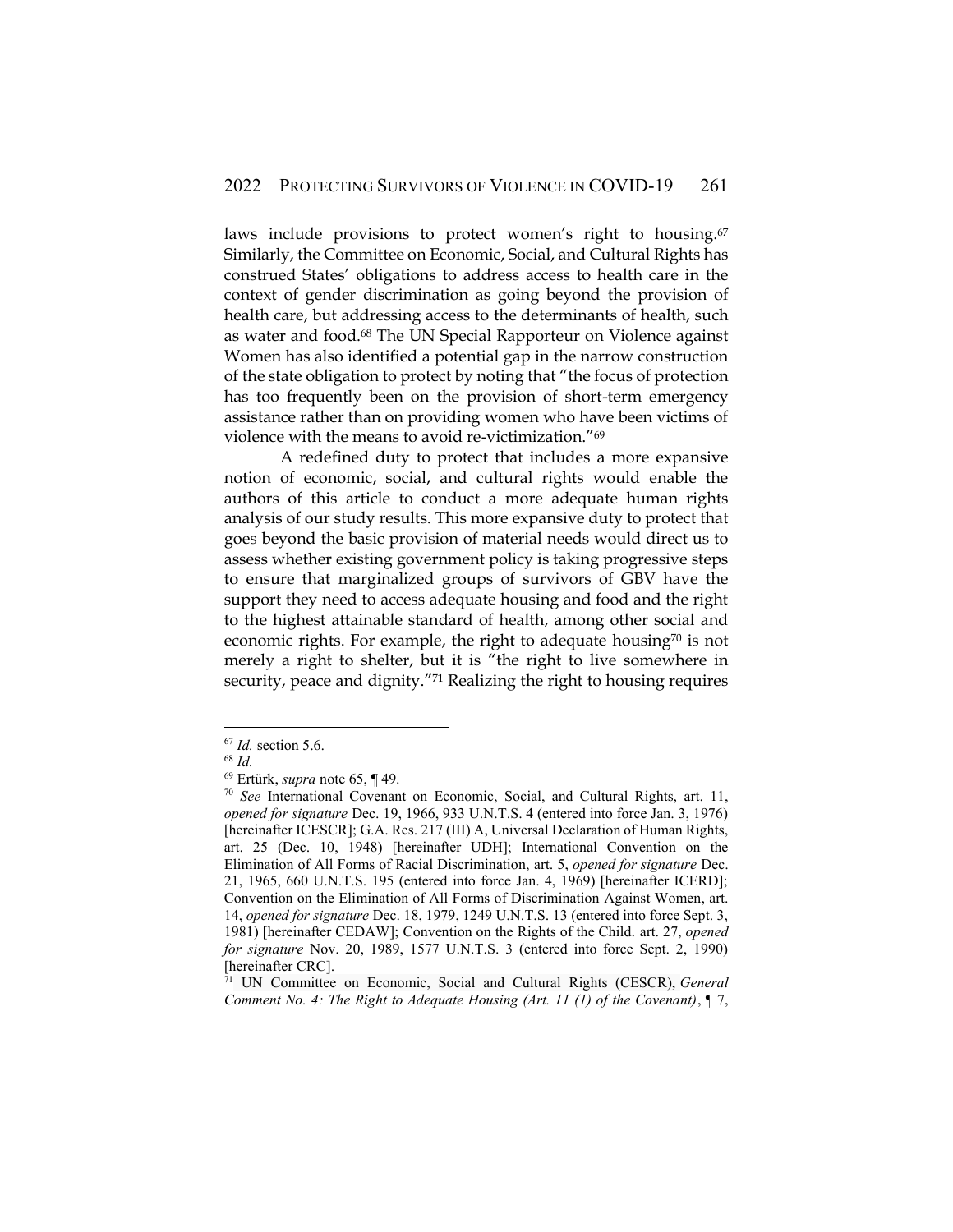that governments guarantee legal protection against forced evictions, keep the financial costs of housing at such a level that the satisfaction of other basic needs is not compromised, and provide a habitable space that is safe from threats to health and structural hazards, culturally adequate, and that allows access to employment options, health care services, and schools.<sup>72</sup> Similarly, the human right to food<sup>73</sup> is more than the right to be provided with enough calories to survive by food banks, but instead, "the right to food is realized when every man, woman and child, alone or in community with others, have physical and economic access at all times to adequate food or means for its procurement."<sup>74</sup> The right to food requires that governments progressively make safe food that is nutritionally and culturally adequate physically accessible in neighborhoods and to all groups, and that land and natural resources be readily available to those who grow their own food. <sup>75</sup> The right to food also requires that food be economically accessible so that the costs of accessing adequate food are not so high that other basic needs are threatened, and that low-wage "essential" workers in the food system enjoy adequate working conditions. <sup>76</sup> The right to the highest attainable standard of physical and mental health<sup>77</sup> means that health care and services should be accessible, available, acceptable, and of quality.<sup>78</sup> The right to health is also the right to the underlying determinants of health, such as water,

U.N. Doc. E/1992/23 (Dec. 13, 1991), [https://www.refworld.org/docid/47a7079a1](https://www.refworld.org/docid/47a7079a1.html) [.html.](https://www.refworld.org/docid/47a7079a1.html)

 $\frac{72}{12}$  *Id.* 1 8.

<sup>73</sup> *See* ICESCR art. 11; UDH art. 25; CEDAW art. 12 & 14; CRC art. 24 & 27.

<sup>74</sup> UN Committee on Economic, Social and Cultural Rights (CESCR), *General Comment No. 12: The Right to Adequate Food (Art. 11)*, ¶ 6, U.N. Doc. E/C.12/1999/5 (May 12, 1999), [https://www.refworld.org/pdfid/4538838c11.pdf.](https://www.refworld.org/pdfid/4538838c11.pdf)

<sup>75</sup> *Id*. ¶ 14.

<sup>76</sup> *Id*. ¶ 13; *see also* Hilal Elver & Melissa Shapiro, *Violating Food System Workers' Rights in the Time of COVID-19: The Quest for State Accountability*, 10 STATE CRIME J. 80, 84 (2021), [https://www.jstor.org/stable/pdf/10.13169/statecrime.10](https://www.jstor.org/stable/pdf/‌10.13169/statecrime.‌10‌.1.0080.pdf?refreqid=excelsior%3A8be3bfd9b49c52da7cbd561f94cec866&ab_segments=&origin=) [.1.0080.pdf?refreqid=excelsior%3A8be3bfd9b49c52da7cbd561f94cec866&ab\\_segm](https://www.jstor.org/stable/pdf/‌10.13169/statecrime.‌10‌.1.0080.pdf?refreqid=excelsior%3A8be3bfd9b49c52da7cbd561f94cec866&ab_segments=&origin=) [ents=&origin=.](https://www.jstor.org/stable/pdf/‌10.13169/statecrime.‌10‌.1.0080.pdf?refreqid=excelsior%3A8be3bfd9b49c52da7cbd561f94cec866&ab_segments=&origin=)

<sup>77</sup> ICESCR art. 12; ICERD art. 5; CEDAW art. 11, 12; CRC art. 24.

<sup>78</sup> UN Committee on Economic, Social and Cultural Rights (CESCR), *General Comment No. 14: The Right to the Highest Attainable Standard of Health (Art. 12)*, ¶ 12, U.N. Doc. E/C.12/2000/4 (Aug. 11, 2000), [https://www.refworld.org/pdfid](https://www.refworld.org/pdfid/4538838d0.pdf) [/4538838d0.pdf.](https://www.refworld.org/pdfid/4538838d0.pdf)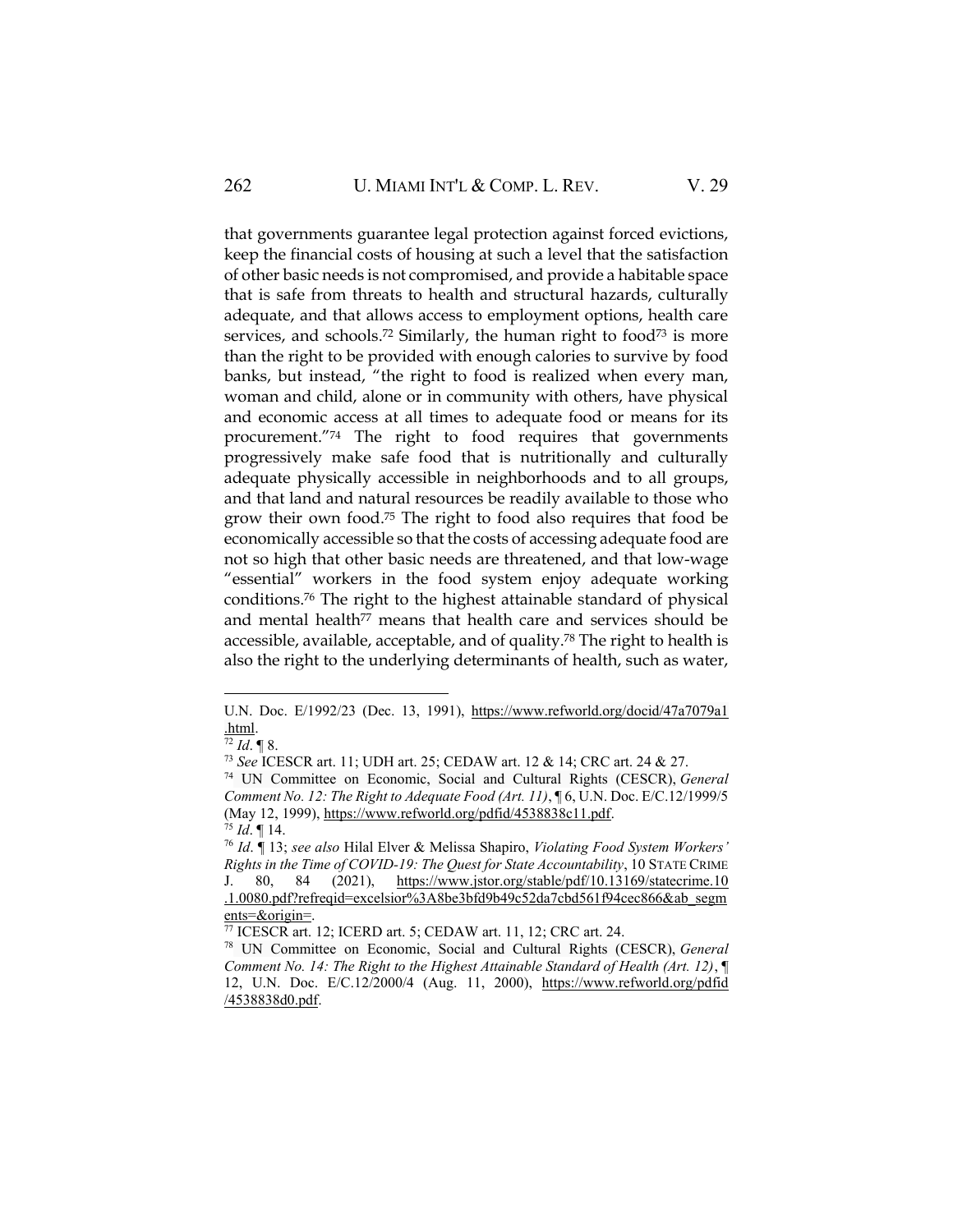food, and housing, and the right to participate in health-related decision-making processes at community, national and international levels.<sup>79</sup>

#### V. CONCLUSION AND RECOMMENDATIONS

The lockdowns imposed throughout the United States in 2020 were designed to keep people safe, but ironically they exacerbated dangers for survivors of gender-based violence—particularly those from underserved, marginalized, or historically exploited communities. As the New York Times reported, "in Europe, one country after another seem[ed] to have followed the same grim path: First, governments impose lockdowns without making sufficient provisions for domestic abuse victims. About 10 days later, distress calls spike, setting off a public outcry."<sup>80</sup> The same appeared to be true in Miami-Dade, where service providers and law enforcement reported an eerie pause on domestic violence and child abuse reporting in the early days of the pandemic, fueling fear that violence had been shut away behind closed doors.<sup>81</sup>

To make matters worse, while federal and state authorities stepped in to provide financial support in the form of direct payments, small business loans, and rent relief for some, many of South Florida's most vulnerable survivors were ineligible for such support or even for the vaccine itself due to their immigration status and lack of proof of residency, or were left to their own devices by a law enforcement infrastructure which, initially, was triaging calls for service and failing to enforce injunctive orders against perpetrators. The cumulative result of this was what some providers described as a "cycle of dependency," wherein survivors were left optionless and stuck in dangerous households without recourse for themselves or their children, and fundamentally distrusting of local authorities.<sup>82</sup>

<sup>79</sup> *Id*. ¶ 11.

<sup>80</sup> Amanda Taub, *A New Covid-19 Crisis: Domestic Abuse Rises Worldwide*, N.Y. TIMES (Apr. 14, 2020), [https://www.nytimes.com/2020/04/06/world/coronavirus-do](https://www.nytimes.com/2020/04/06/world/coronavirus-domestic-violence.html) [mestic-violence.html.](https://www.nytimes.com/2020/04/06/world/coronavirus-domestic-violence.html)

<sup>&</sup>lt;sup>81</sup> C.L. Interview.

<sup>&</sup>lt;sup>82</sup> D.A. Interview.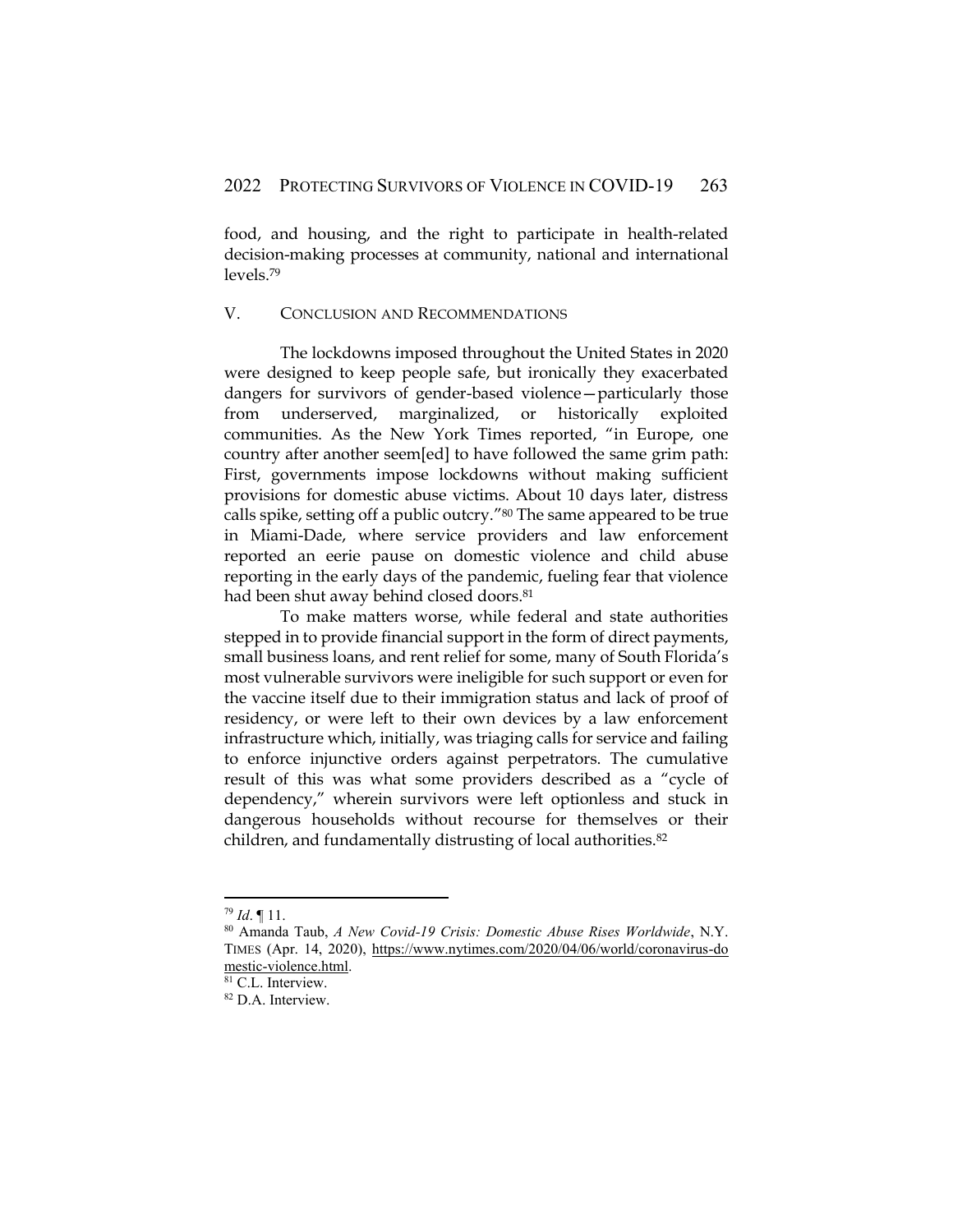This result is brought into even sharper focus when considered in the context of what providers characterized as a seismic shift in survivor need, away from specialized response and toward basic nutritional and material support. In other words, the gaps left in the social safety net by federal and state authorities generated downward pressure impacting not just vulnerable survivors, but the private organizations that stepped in to provide basic services to survivors. This, in turn, materially limited those organizations' financial and practical ability to maintain standards of care for entire communities for which they otherwise would have been responsible.

Specifically, with respect to survivors' access to justice, some courts experienced closures; almost all experienced significant logistical challenges. The digital and linguistic shortcomings have made it difficult for some survivors to ask for and receive help. Logistical challenges, such as court closures, long lines, online interfaces, and difficulty filing for relief, have made it even more difficult for survivors to trust the system to provide them with justice. Many survivors do not have computers, smart phones, or internet service, so they rely on service providers to assist them through the process of obtaining virtual restraining orders. One organization that was open during the pandemic allowed survivors to come into the office and provided them with an advocate who has knowledge and expertise to guide them through the virtual restraining order process.<sup>83</sup>

Relationships between law enforcement and survivors continue to be strained during the pandemic.<sup>84</sup> Survivors mention a lack of trust and language barriers as the main reasons for this strain. Additionally, survivors fear calling the police to their house because they are afraid they will not get the help they actually need. Instead, they fear that their abuser may be arrested, forcing the family out of their sole source of income, and putting the perpetrator—and by extension the family—at risk of COVID-19, since jails can be super spreaders for the virus. Lack of trust in officers and delayed police

<sup>83</sup> R.D. Interview.

<sup>84</sup> LGBTQ+ individuals and immigrants have historically struggled with their relationships with law enforcement. This has been a theme with our interviews, specifically the continued lack of access to help from law enforcement due to language barriers and fear of legal status. This can also be seen in police response to transgender individuals because of favorability toward their cisgender counterparts.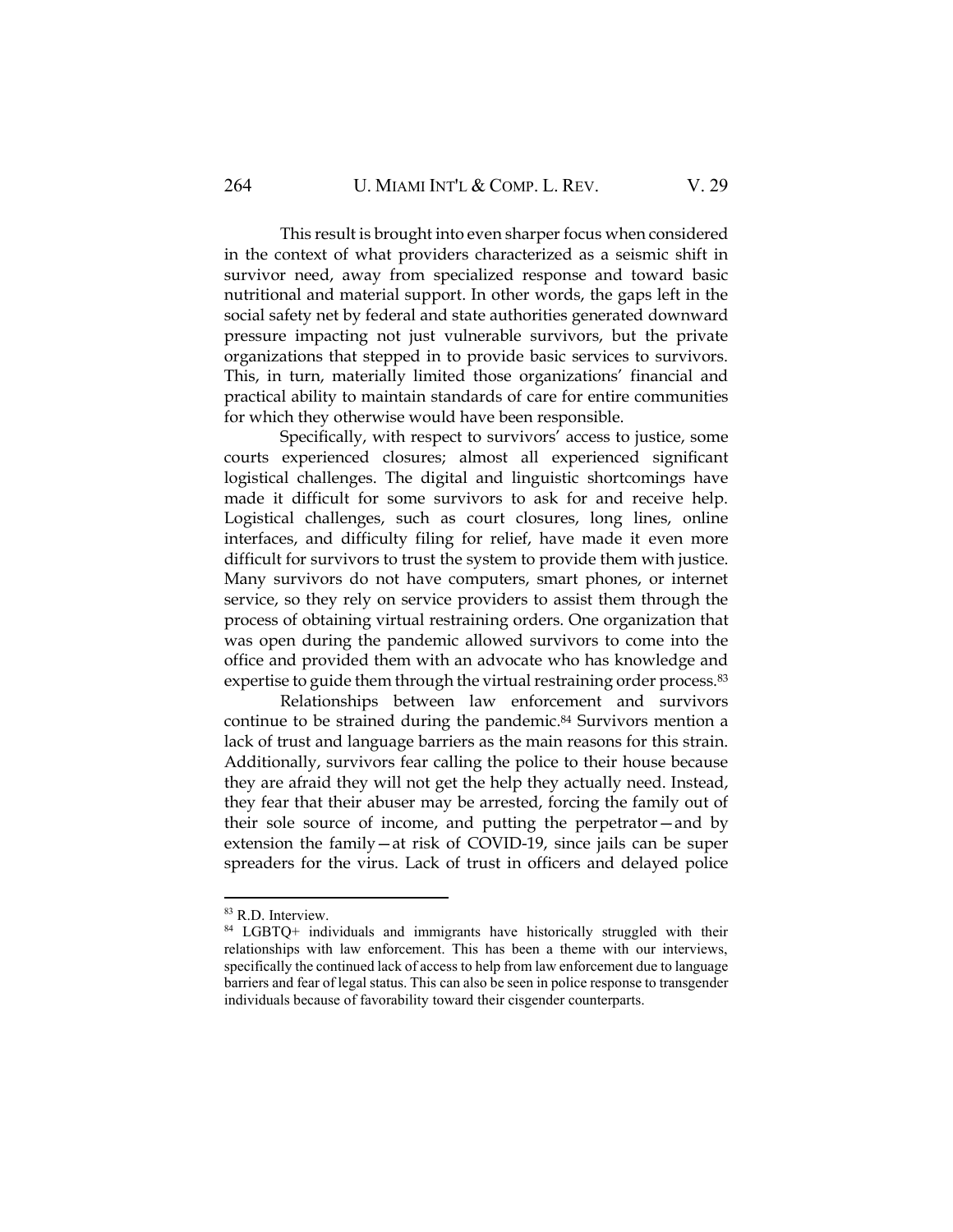responsiveness during the pandemic further alienates survivors from asking for help. Some survivors are afraid that they will be arrested because of their undocumented status and others are afraid of discriminatory treatment because of their gender identities or sexual orientation. Language barriers cause increased fear and apprehension, especially amongst undocumented communities.

To address these ongoing challenges, many of which preexisted the pandemic but were exacerbated by it, we have made the following recommendations to local policymakers in Miami-Dade County.

❖ The **formation of a municipal body** to work to expand and strengthen existing coalitions of GBV service providers, including (1) maintaining an online repository of real-time information about the provision of services, (2) streamlining and providing institutional support for the process of material/strategic cooperation, and (3) creating the possibility for funding opportunities.

❖ Invest in the **operationalization of the human rights principles reflected in the 2015 DOJ guidance** regarding bias in gender-based violence investigations and prioritize law enforcement gender diversity

❖ The passage of a resolution or bill which instructs/**requires local police departments to screen 911 callers reporting GBV** at the operator-intake stage for language requirements and to ensure that calls for responding units communicate a preference for bilingual officers or for the assignment of a translator to the response.

❖ **Involve voices and experiences of survivors**, especially women of color and LGBTQ+ individuals, **directly** in the leadership and policymaking processes at the local and state levels.

❖ The passage of a bill/resolution calling for the **creation and funding of county-wide (1) GBV survivor stockpile** of materials which meet basic needs, **(2) programs that meet immediate safety needs** (targeted, community-based violence interrupter models, restorative justice) and **(3) services that meet long-term needs to address "root causes"** (family support, education youth programs, health care, housing, and economic development).

The city should collaborate with nonprofits and law enforcement to build trust and push to **repeal anti-immigrant laws,**